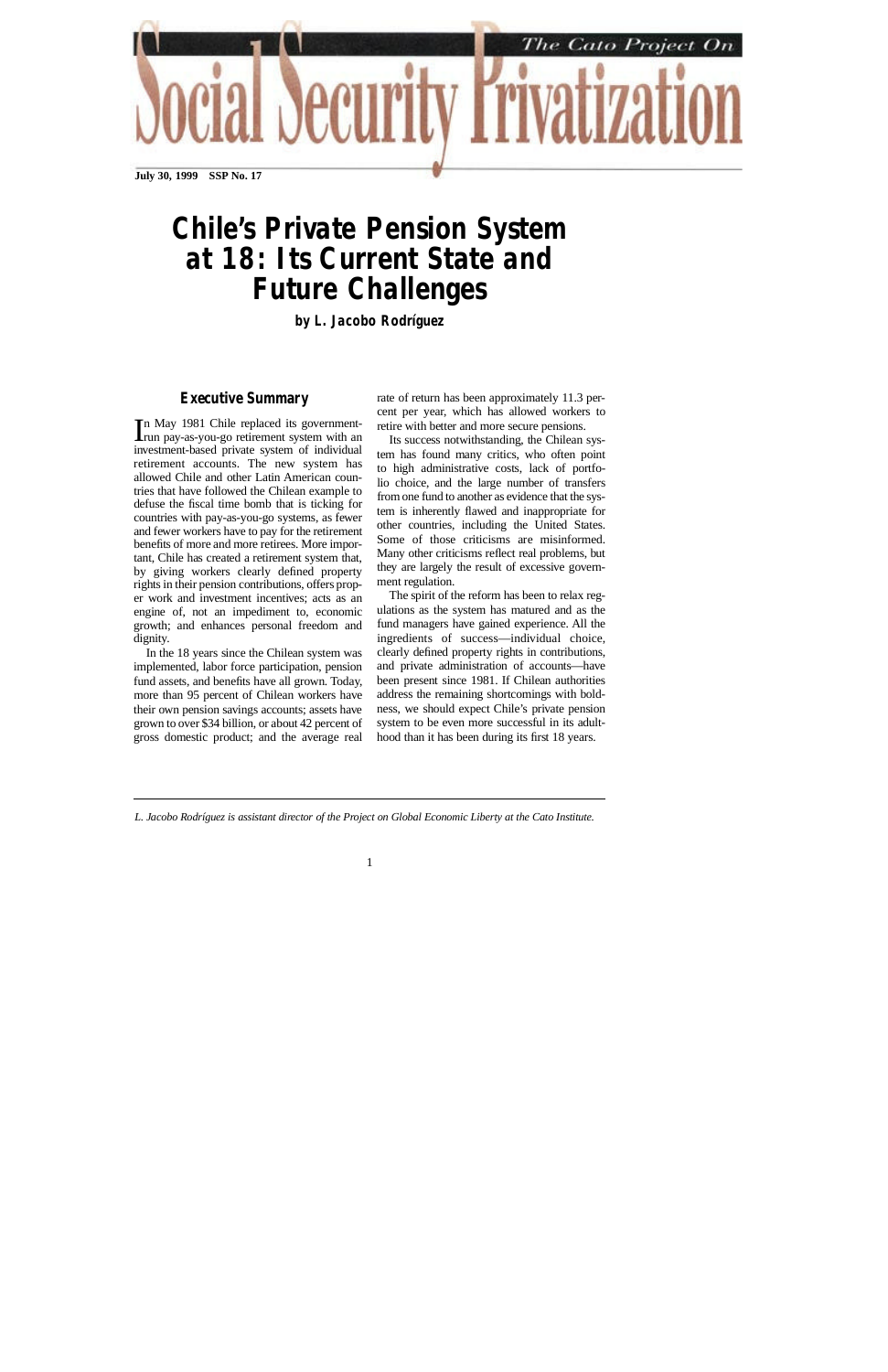**Chile has managed to defuse the fiscal time bomb that faces countries with pay-as-you-go social security systems.**

# **Introduction**

Chile's private pension system, implemented on May 1, 1981, has become the model for countries interested in finding a fiscally viable and enduring solution to the problem of paying for the retirement benefits of aging populations.<sup>1</sup> By completely replacing its pay-as-you-go government-run social security system with an investment-based private system of individual retirement accounts, Chile has managed to defuse the fiscal time bomb that faces countries with pay-as-you-go social security systems, as fewer and fewer workers have to pay for the retirement benefits of more and more retirees. More important, Chile has created a retirement system that, by giving workers clearly defined property rights in their pension contributions, offers proper work and investment incentives; acts as an engine of, not an impediment to, economic growth; and enhances personal freedom and dignity.

That retirement programs financed on a payas-you-go basis are on the verge of collapse should come as no surprise. Such programs, which in essence are intergenerational transfers of wealth, have made old-age financial security dependent on the political process. The substitution of political action for private action has severed the link between individual efforts and rewards. In other words, individuals try to minimize their contributions to the system while they are active workers and to maximize their retirement benefits.

In a pay-as-you-go system, the government taxes active workers to pay for the benefits of retired workers. Under such systems, retirement benefits are a function of the rate of growth of the tax base, which in turn depends on the rate of growth of the labor force and the rate of growth of real wages per worker (i.e., increases in labor productivity). But payroll taxes artificially increase the cost of labor and thus have a negative effect on employment and distort the allocation of resources.2

That precarious and unsustainable situation no longer exists in Chile, where a worker's retirement benefits depend on his own work and the functioning of the economy, rather than on the government's ability to tax future generations of workers. In recent years, seven other Latin American countries—Peru (1993), Colombia (1994), Argentina (1994), Uruguay (1996), Bolivia (1997), Mexico (1997), and El Salvador (1998)—have also privatized their retirement systems, following, to varying degrees, the lines of the successful Chilean model.3 In March 1999 Poland became the first country in Eastern Europe to implement a partial privatization reform based on the Chilean system. Chile's experience, however, remains the most successful example of social security privatization. Notwithstanding its success, the Chilean system has received many criticisms some valid, others not—that the present study will address. Furthermore, enough time has passed since the Chilean system was implemented that its results can be evaluated in a systematic way.

# **Chile's Pay-As-You-Go Retirement System**

In 1924 Chile became the first country in the Western Hemisphere to introduce a state-run retirement system when it established a retirement fund for manual workers. That fund was the predecessor of the Servicio de Seguro Social, or the social security service, which was to become the main retirement system for the majority of Chilean workers until 1981.<sup>4</sup> In 1925 two more funds were created: one, Caja de Empleados Particulares, for (nonmanual) private-sector workers and the other, Caja Nacional de Empleados Públicos y Periodistas, for public-sector workers and journalists. Soon those state-run collective capitalization funds evolved into a pay-as-you-go system in which the benefits of retirees were paid from the contributions of active workers.<sup>5</sup> In addition, special-interest legislation led to the creation of more than 100 different pension regimes with widely different benefits that were not related to the level of contributions and different retirement ages for different groups of workers. In 1968 then-president Eduardo Frei Montalva summed up the chaotic nature of Chile's retirement program:

There are two thousand social security laws in Chile. Think what this means. Two thousand social security laws, together with the regulations and the agreements of the social security institutions; in other words, a growing monstrosity. In the readjustment law of 1966, 46 new social security rules were introduced, followed by 44 in 1967 and 1,238 in 1968. However, the Executive has no means of stopping this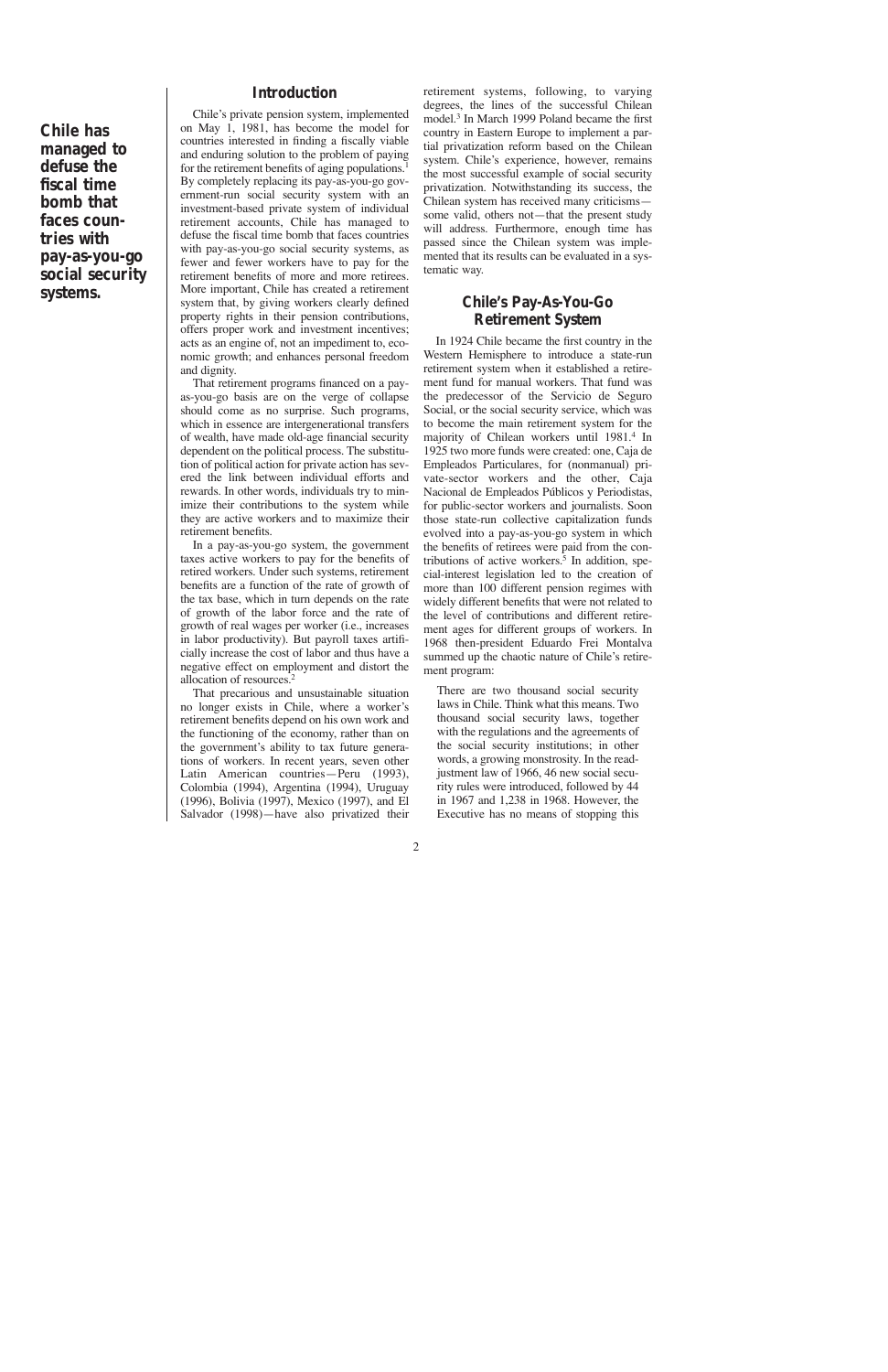monstrosity. Each group of social security contributors has many laws . . . some are very small groups, very respectable, naturally. . . . There are some fabulous cases: the racetracks have nice social security institutions. . . . What is worse is that the country is spending 18.1% of gross national product on social security. . . . What fiscal budget can survive this?<sup>6</sup>

By the early 1970s the system had clearly gotten out of hand. Contribution rates had increased from 16 to 26 percent of total payroll; the government's contribution to the pension system had increased to about 38 percent of the system's total revenues, or about 4 percent of gross domestic product; and the implicit debt of the system was over 100 percent of GDP. In addition, demographic changes worked against the pay-as-you-go system in Chile. The ratio of workers to retirees had declined from 10.8 in 1960 to 4.4 in 1970, to 3.2 in 1975, and to 2.2 in 1980, when the pension reform law was adopted.7

In 1978 the government introduced a number of changes to the pay-as-you-go system—such as standardizing retirement ages at 65 for men and 60 for women, eliminating special regimes, and rationalizing indexing—that preceded the implementation of the new private system.

# **Chile's Private Retirement System**

On November 4, 1980, the Chilean government approved the law that established a new private pension system based on freedom of choice and clearly defined property rights in retirement accounts.<sup>8</sup> This system is a fully funded, defined-contribution scheme, mandatory for all dependent workers and administered by specialized, single-purpose private companies called administradoras de fondos de pensiones (AFPs), which are pension fund administrators. The aim of the reform was, in the words of José Piñera, who was then secretary of labor and social security and architect of the system, to create "a social security system based on individual freedom and, at the same time, solidarity; a fair social security system, but yet an efficient one; a social security system for all . . . for the benefit of all Chileans and always to the service of freedom, progress and justice."9

#### Main Features of the New System

*Coverage.* The system is mandatory for all dependent workers who entered the labor force after January 1, 1983, and optional for selfemployed workers, just like the government system was. Workers who were already in the labor force before January 1983 had the option of staying in the old, government-run system or moving to the new system. Workers who moved received from the government recognition bonds that acknowledged the contributions they had already made to the old system; and those who stayed in the government-run system had their pension rights guaranteed under the new law.

*Contribution Rates.* Each month workers deposit 10 percent of their wages in their own individual pension savings accounts. That percentage applies only to the equivalent of the first  $$22,300$  of earnings.<sup>10</sup> (Since that level remained unchanged in real terms during the first 18 years of the private system, the "mandatory content" of the private system went down automatically as economic growth increased real wages.) Those contributions and the returns earned on them belong to the workers and are deductible from taxable income. Any worker may contribute up to an additional 10 percent of wages, which is also deductible for income tax purposes.11 In addition, since 1987 workers have been able to maintain Voluntary Savings Accounts, also administered by the AFPs but completely separate from the pension savings accounts, where they can deposit additional savings.12 It is worth noting that Voluntary Savings Accounts benefit mostly low-income workers, since those accounts allow workers access to sophisticated tools of investment at little or no cost (AFPs usually waive their fees and commissions on those accounts).<sup>13</sup> Employers may also make contributions, called contracted deposits (depósitos convenidos), to their employees' accounts and count those contributions as a business expense, which makes them deductible for tax purposes for the employer.

*Freedom of Choice.* Workers are free to select the AFP of their choice. They are also free to transfer from one AFP to another as often as twice a year. There is a minimum stay requirement of six months, implemented in late 1997 in an effort to bring down administrative costs and prevent frequent rotation of workers among  $AFPs.<sup>14</sup>$ 

**By the early 1970s the Chilean payas-you-go system had clearly gotten out of hand.**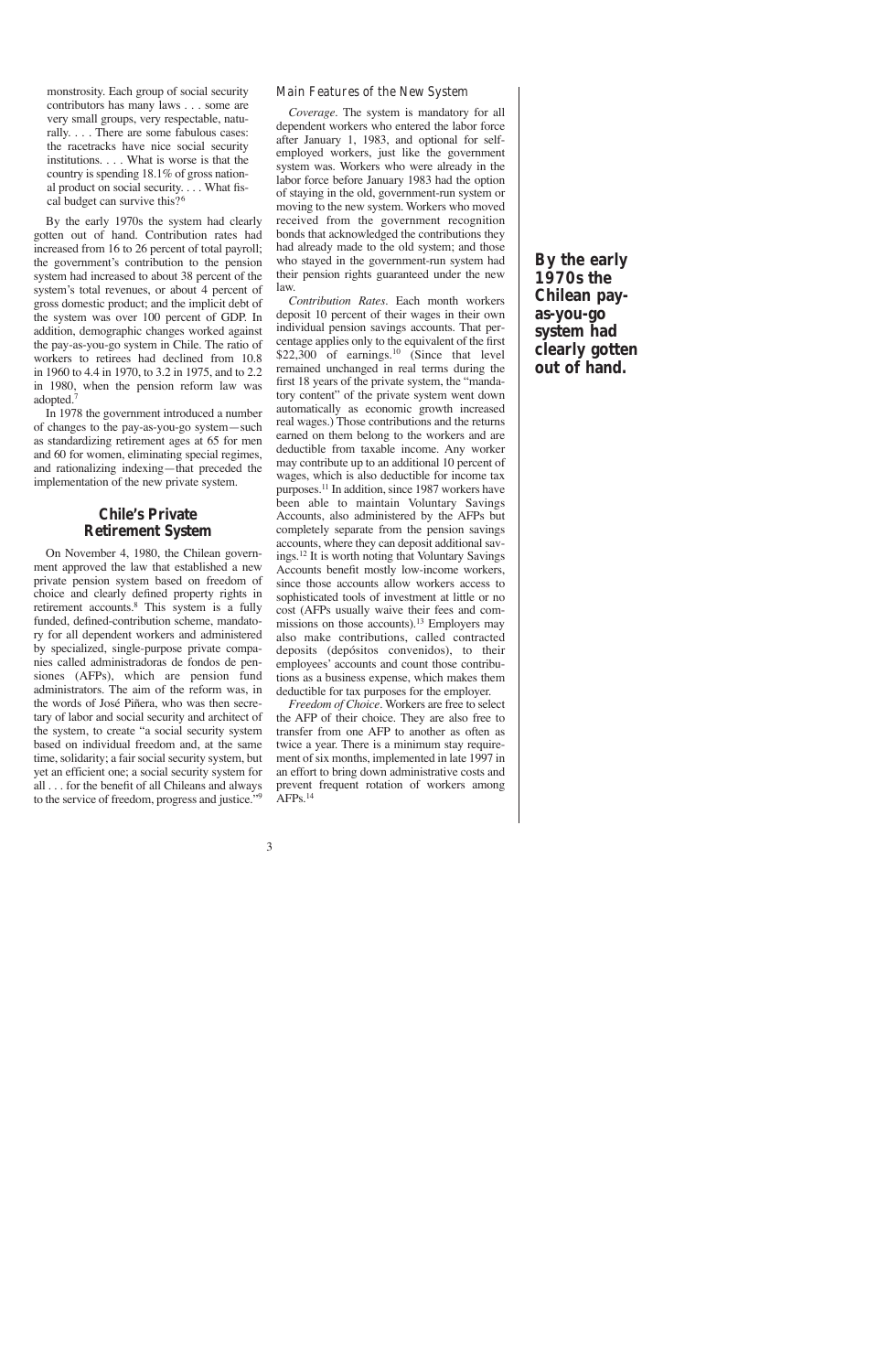# **If an AFP goes bankrupt, the retirement fund is not affected.**

*Administration.*As stated above, the system is administered by single-purpose private AFPs. Each company manages an investment fund of bonds, stocks, and other financial instruments. The AFPs and the retirement funds they administer are two completely separate legal entities, so that if an AFP goes bankrupt, the retirement fund is not affected. There is free entry and exit into the industry, even for foreign companies, provided that certain capital requirements are met.<sup>15</sup> AFPs are required to maintain a legal reserve, a cash reserve, and a profitability reserve. In addition, they are required to provide at least one statement of account every four months to their customers free of charge, as well as a pension savings passbook (la libreta), where workers can keep track of contributions made and of how well their investment funds have performed.16

*Fees and Commissions.* For the services they provide, AFPs may charge monthly a fixed commission, which currently ranges from \$0 to \$2.11, and a variable commission expressed as a percentage of the worker's taxable income, which currently ranges from 2.49 to 2.95 percent of that income (Table 1). The variable commission includes the premiums for the term life and disability insurance the AFPs take out on behalf of their customers. Since 1987, however, AFPs have not been allowed to charge a fixed or percentage commission on assets under management or on inactive accounts (i.e., accounts that did not receive a contribution in the month before the commissions are assessed). That change has created distortions in the AFP industry. AFPs are not allowed to offer discounts for groups, for voluntary contributions, for permanence, or for maintaining a certain balance in the account.

*Retirement Benefits.* The new private system provides workers with three different types of retirement benefits:

- 1. Old-Age Pensions: Male workers must reach the age of 65 and female workers the age of 60 to qualify for this pension. However, it is not necessary for men and women who reach those ages to retire, nor are they penalized if they choose to remain in the labor force. There are no other requirements.
- 2. Early-Retirement Pensions: To qualify for this option, a worker must have enough capital accumulated in his account to purchase an annuity that is (1) equal to at least 50 percent of his average salary during the last 10 years

#### **Table 1 Commission Structure for Dependent Workers (as of December 1998)**

| <b>AFP</b>      | <b>Fixed</b><br><b>Commission</b><br>(in dollars) <sup>a</sup> | <b>Variable</b><br>Commission <sup>b</sup> |
|-----------------|----------------------------------------------------------------|--------------------------------------------|
| Aporta          | \$1.01                                                         | 2.95                                       |
| Cuprum          | $\mathcal{O}$                                                  | 2.69                                       |
| Habitat         | 1.03                                                           | 2.49                                       |
| Magister        | 0.95                                                           | 2.85                                       |
| Planvital       | 2.11                                                           | 2.55                                       |
| Protección      | 0.82                                                           | 2.61                                       |
| Provida         | 0.41                                                           | 2.62                                       |
| Santa María     | 1.03                                                           | 2.59                                       |
| Summa Bansander | 0.83                                                           | 2.72                                       |

Source: Superintendencia de Administradoras de Fondos de Pensiones, Boletín Estadístico, no. 146 (1998): 41.

 $a$  \$1 = 474 Chilean pesos in December 1998.

<sup>b</sup> The variable commission is expressed as a percentage of taxable salary.

of his working life and (2) at least 110 percent of the minimum pension guaranteed by the state.<sup>17</sup>

3. Disability and Survivor's Benefits: To qualify for a full disability pension, a worker must have lost at least two-thirds of his working ability; to qualify for a partial disability pension, a worker must have lost between half and two-thirds of his working ability. Survivor benefits are awarded to a worker's dependents after the death of the worker. If he did not have any dependents, whatever funds remain in his pension savings account belong to the beneficiaries of his estate.

*Types of Pensions.* There are three retirement options:

- 1. Lifetime Annuity: Workers may use the money accumulated in their accounts to purchase lifetime annuities from insurance companies. Those annuities provide a constant income in real terms.
- 2. Programmed Withdrawals: A second option is to leave the money in the account and make programmed withdrawals, the amount of which depends on the worker's life expectancy and those of his dependents. If a worker choosing this option dies before the funds in his account are depleted, the remaining balance belongs to the beneficiaries of his estate, since workers now have property rights in their contributions.
- 3. Temporary Programmed Withdrawals with a Deferred Lifetime Annuity: This pension option is basically a combination of the first two. A worker who chooses this option contracts with an insurance company for a life-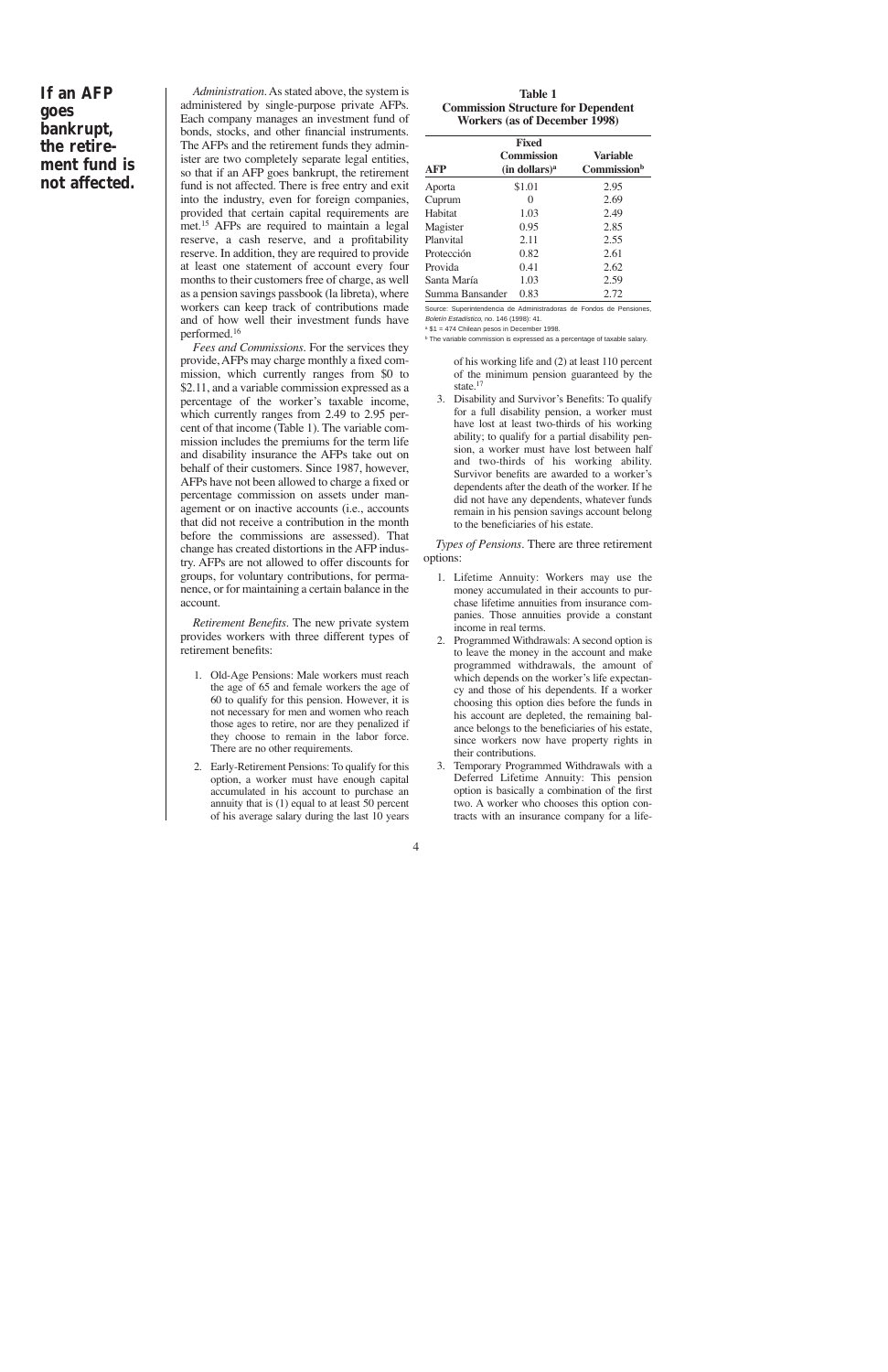time annuity scheduled to begin at a future date. Between the start of retirement and the day the worker starts receiving the annuity payments, the worker makes programmed withdrawals from his account.<sup>18</sup>

In all three cases a worker may withdraw in a lump sum (and use for any purpose) any funds accumulated in his account over and above the money necessary to obtain a pension equal to at least 120 percent of the minimum pension and to 70 percent of his average salary over the last 10 years of his working life.

### The Government's Role

The government's role in the private system is twofold: first, it acts as a regulator of the system; second, it is the financial guarantor of last resort. The pension reform established an independent and highly technical government agency, the Superintendencia de Administradoras de Fondos de Pensiones (Superintendency of Pension Fund Administrators), to oversee the private retirement system. As a regulator, then, the main functions of the SAFP are

- 1. to approve or reject proposals for the creation of AFPs, approve their by-laws, and authorize their existence;
- 2. to supervise the operations of the AFPs in legal, financial, and administrative matters once they are in existence;
- 3. to ensure compliance by the AFPs with minimum capital and cash reserve requirements;
- 4. within the framework of the law, to set general investment rules in conjunction with the Central Bank of Chile and make sure that the investments made by the AFPs comply with those rules;
- 5. to enforce present regulations and enact new ones, if necessary;
- 6. to levy fines on those participants in the system who violate regulations and, when applicable, enforce the dissolution of an AFP as set forth by law; and
- 7. to serve as an arbitrator should disputes arise between an AFP and its customers.

Second, the government provides a safety net for those workers in need of it. The benefits guaranteed by the government are as follows.

- 1. For workers with fewer than 20 years of contributions, the government provides a welfaretype pension funded from general revenues.
- 2. For workers with at least 20 years of contributions but without enough capital accumu-

lated in their accounts to fund a pension that meets the legally defined minimum pension, the government adds the money necessary to provide that pension. Similarly, if the funds in the retirement account of a worker are depleted before the worker dies, the government will give that worker the minimum pension.

To reduce the moral hazard inherent in the government's guarantee, the SAFP sets maximum percentage limits both for specific types of instruments and for the overall mix of the investment portfolio that each AFP manages (Table 2) and has imposed on the AFPs a minimum return guarantee.

### Minimum Return

Each year each AFP must guarantee that the real return of the AFP is not lower than the lesser of (1) the average real return of all AFPs in the last 12 months minus 2 percentage points and (2) 50 percent of the average real return of all AFPs in the last 12 months. If the returns are higher than 2 percentage points above the average return of all AFPs over the last 12 months, or higher than 50 percent of the average return of all AFPs over the preceding 12 months, whichever is greater, the "excess returns" are placed in a profitability fluctuation reserve, from which funds are drawn in the event that the returns fall below the minimum return required.19 Should an AFP not have enough funds in the profitability reserve, funds are drawn from a cash reserve, which is equivalent to 1 percent of total assets under management. If that reserve does not have enough funds, then the government makes up the difference and the AFP is liquidated.

Table 3 summarizes the main characteristics of Chile's private pension system.

# **Evolution and Results of the Private Pension System**

Enough time has passed since the private system was implemented that a systematic analysis of its results can be made today. Labor force participation, pension fund assets, and benefits obtained under the new system have all grown. The number of Chilean workers with a pension savings account (affiliates) increased from 1.4 million workers at the end of 1981 to 5.9 million workers at the end of 1998, an increase of 421.4 percent. The number of workers who kept their

**The government provides a safety net for those workers in need of it.**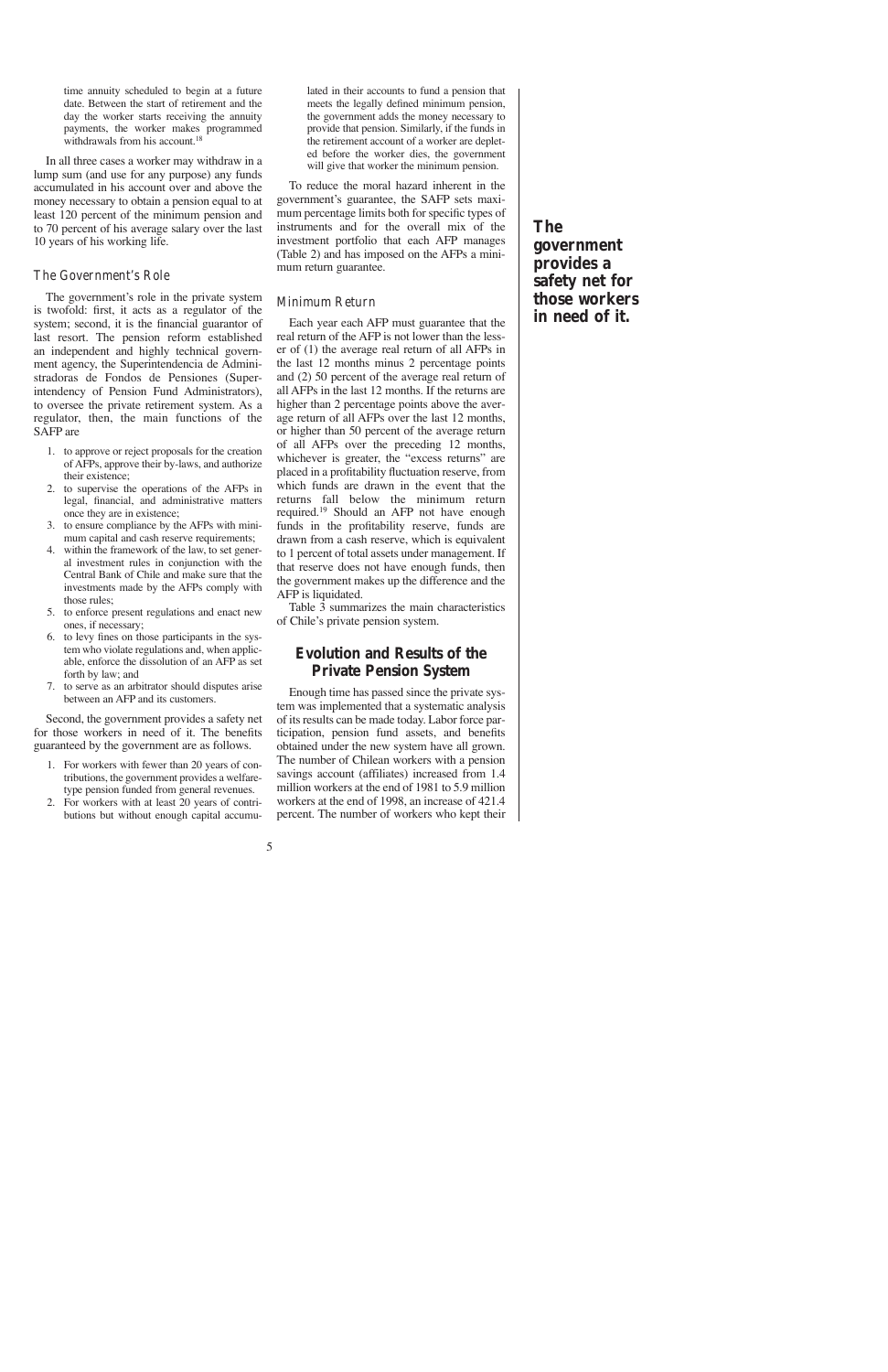#### **Table 2 AFP Investment Limits (as a percentage of fund asset value)**

#### **Table 3 Basic Characteristics of Chile's Private Pension System**

| <b>Instruments</b>                                   | Limits Set by the<br><b>Central Bank of Chile<sup>a</sup></b> |
|------------------------------------------------------|---------------------------------------------------------------|
| Government securities                                | 50 percent                                                    |
| Time deposits and financial institutions' securities | 50 percent                                                    |
| Securities guaranteed by financial institutions      | 50 percent                                                    |
| Letters of credit issued by financial institutions   | 50 percent                                                    |
| Public and private corporate bonds <sup>b</sup>      |                                                               |
| Convertible bonds                                    | 10 percent                                                    |
| Stocks of publicly traded corporations               | 37 percent                                                    |
| Stocks of real estate companies <sup>c</sup>         |                                                               |
| Shares in real estate investment funds <sup>c</sup>  |                                                               |
| Shares in corporate development investment funds     | 5 percent                                                     |
| Shares in personalty investment funds                | 5 percent                                                     |
| Shares in securitized-debt investment funds          | 5 percent                                                     |
| Commercial paper                                     | 10 percent                                                    |
| Foreign instruments:                                 | 20 percent                                                    |
| Fixed income                                         | 10 percent                                                    |
| Variable income <sup>d</sup>                         | 10 percent                                                    |
| Hedging instruments                                  | 20 percent                                                    |
| Other publicly traded instruments                    | 1 percent                                                     |

Source: Superintendencia de Administradoras de Fondos de Pensiones, El Sistema Chileno de Pensiones, 4th ed. (Santiago: SAFP, 1998): pp. 78–79.

aAlthough the upper limit has a range set by the SAFP, the effective limit is the limit set by the Central Bank of Chile, an institution that has been constitutionally independent since 1990 and thus insulated from political pressures. It is crucial to note that the lower limit is, of course, zero—that is, the AFPs are under no obligation to buy government securities or any other type of financial instruments.

<sup>b</sup>There is no specific limit on the amount of bonds in the fund, although the aggregate limit on corporate and convertible bonds is 45 percent.

cThe aggregate limit on real estate stock and shares in real estate investment funds is 10 percent.

dForeign instruments of variable income include (but are not limited to) equity of foreign corporations publicly traded on the New York Stock Exchange, NASDAQ, the London Stock Exchange, the Tokyo Stock Exchange, the Frankfurt Stock Exchange, and the Paris Stock Exchange.

> accounts active by making contributions to them in the previous month (contributors) went from 1 million workers at the end of 1982 to 2.6 million workers by the end of 1998, an increase of 260 percent (Table 4).

> Assets have grown to over 40 percent of GDP in the 18 years since the system was implemented, an unusually high percentage for a small developing country where capital markets were very underdeveloped at the time of the reform (Table 5). According to Chilean economist Roberto Fuentes, assets are projected to grow to 134 percent of GDP by  $2020$ .<sup>20</sup> This has contributed to the development and deepening of Chilean capital markets, which are by far the most advanced in Latin America today, as well as to the development of a risk-rating industry.

> The most notable feature of Table 6 is the increasing number of workers choosing early retirement, which is a sign of the success of the new system for two reasons: first, it is an indi-

| Inception date                      | 1981               |
|-------------------------------------|--------------------|
| Mandatory/optional                  | Mandatory          |
| Parallel public system <sup>a</sup> | No                 |
| Contribution rate as a              |                    |
| percentage of salary <sup>b</sup>   | 10 percent         |
| Voluntary contributions             | Yes                |
| Government contribution             | No                 |
| Additional savings                  | Yes                |
| Fixed commission                    | Yes                |
| Variable commission on              |                    |
| assets under management             | No                 |
| Variable commission on              |                    |
| contributions                       | Yes                |
| Discount allowed                    | N <sub>0</sub>     |
| Old-age pension                     | Yes                |
| Disability and survivors'           |                    |
| pension                             | Yes                |
| Early retirement                    | Yes                |
| Number of funds per AFP             | 1                  |
| Investment limits                   | Yes                |
| Guaranteed minimum return           | Yes                |
| Profitability fluctuation           |                    |
| reserve                             | Yes                |
| Legal reserve                       | Yes                |
| Number of AFPs                      | 8 (as of May 1999) |
| Number of contributors              | 2,619,616          |
|                                     | (as of Dec. 1998)  |
| Number of affiliates                | 5,966,143 (as of   |
|                                     | Dec. 1998)         |
| Assets under management             | \$34.1 billion     |
| (AUM)                               | (as of May 1999)   |
| Rate of return (real annual         |                    |
| average, 1981-98)                   | 11 percent         |
| <b>AUM/GDP</b>                      | Approx. 42 percent |

<sup>a</sup> The parallel public system exists for those workers who had contributed to it before January 1, 1983, and chose to remain in the old system. When the last of those workers retires, that system will automatically disappear.

**b** This rate applies to only the first \$22,300 of salary.

cation that workers are accumulating enough funds in their accounts to choose this option; second, it allows workers to make individual decisions about their work and leisure preferences. As José Piñera has stated, "Some people want to work forever; others cannot wait to cease working and to indulge in their true vocations or hobbies, like writing or fishing. . . . [The private pension system] allows for individual preferences to be translated into individual decisions that will produce the desired outcome."<sup>21</sup>

Table 7 shows the average amount of monthly pensions paid by the new private retirement system. The most interesting feature of Table 7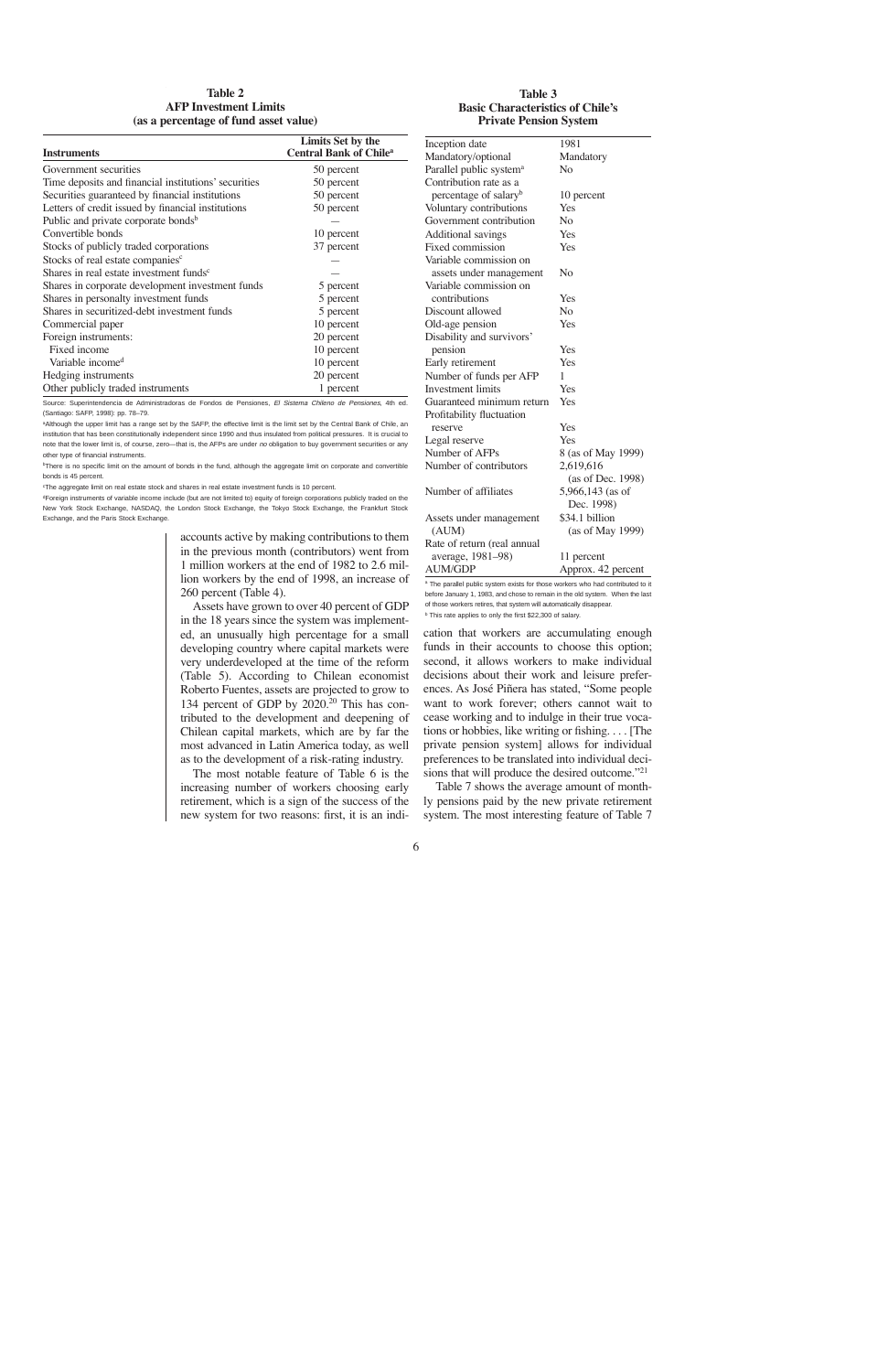| <b>Table 4</b>                                  |  |
|-------------------------------------------------|--|
| <b>AFP Affiliates and Contributors, 1981–98</b> |  |

**Table 5 Pension Fund Assets, 1981–99**

|      |                   |                     | <b>Ratio of</b><br><b>Contributors</b><br>to Affiliates | <b>Year</b>       | <b>Pension Fund</b><br><b>Assets (millions</b><br>of U.S. dollars) | <b>Annual</b><br>Growth<br>Rate $(\%)$ | Assets/GDP<br>$(\%)$ |
|------|-------------------|---------------------|---------------------------------------------------------|-------------------|--------------------------------------------------------------------|----------------------------------------|----------------------|
| Year | <b>Affiliates</b> | <b>Contributors</b> | $(\%)$                                                  | 1981              | 305.74                                                             |                                        | 0.84                 |
| 1981 | 1,400,000         | <b>NA</b>           | <b>NA</b>                                               | 1982              | 970.63                                                             | 217.47                                 | 3.29                 |
| 1982 | 1,440,000         | 1,060,000           | 73.61                                                   | 1983              | 1,757.02                                                           | 81.02                                  | 5.86                 |
| 1983 | 1,620,000         | 1,229,877           | 75.92                                                   | 1984              | 2,324.01                                                           | 32.27                                  | 7.73                 |
| 1984 | 1,930,353         | 1,360,000           | 70.45                                                   | 1985              | 3,200.60                                                           | 37.72                                  | 10.03                |
| 1985 | 2,283,830         | 1,558,194           | 68.23                                                   | 1986              | 4,184.05                                                           | 30.79                                  | 12.67                |
| 1986 | 2,591,484         | 1,774,057           | 68.46                                                   | 1987              | 5,129.52                                                           | 22.54                                  | 14.20                |
| 1987 | 2,890,680         | 2,023,739           | 70.01                                                   | 1988              | 6,279.28                                                           | 22.41                                  | 14.97                |
| 1988 | 3,183,002         | 2,167,568           | 68.10                                                   | 1989              | 7,742.67                                                           | 23.31                                  | 17.65                |
| 1989 | 3,470,845         | 2,267,622           | 65.33                                                   | 1990              | 10,254.75                                                          | 32.44                                  | 24.21                |
| 1990 | 3,739,542         | 2,289,254           | 61.22                                                   | 1991              | 14,503.29                                                          | 41.43                                  | 31.37                |
| 1991 | 4,109,184         | 2,486,813           | 60.52                                                   | 1992              | 16,160.43                                                          | 11.43                                  | 30.56                |
| 1992 | 4,434,795         | 2.695.580           | 60.78                                                   | 1993              | 20,770.47                                                          | 28.53                                  | 37.02                |
| 1993 | 4,708,840         | 2,792,118           | 59.30                                                   | 1994              | 25,066.68                                                          | 20.68                                  | 40.99                |
| 1994 | 5,014,444         | 2,879,637           | 57.43                                                   | 1995              | 26,646.02                                                          | 6.30                                   | 38.76                |
| 1995 | 5,320,913         | 2,961,928           | 55.67                                                   | 1996              | 28,235.80                                                          | 5.97                                   | 39.45                |
| 1996 | 5,571,482         | 3,121,139           | 56.02                                                   | 1997              | 30,862.90                                                          | 9.30                                   | 40.60                |
| 1997 | 5,780,400         | 3,296,361           | 57.03                                                   | 1998              | 31,145.57                                                          | 4.20                                   | $42.00^{\rm a}$      |
| 1998 | 5,966,143         | 2,619,616           | 43.91                                                   | 1999 <sup>b</sup> | 34,192.93                                                          | 9.78                                   | NA                   |

Sources: Superintendencia de Administradoras de Fondos de Pensiones, Evolución del Sistema Chileno de Pensiones, no. 3 (1998): 33; and Superintendencia de Administradoras de Fondos de Pensiones, Boletín Estadístico, no. 148 (1999): 57, 73.

Notes: NA = not available.

The figures are for the month of December of each year, with the exception of 1990, for which the figures are for November.

is the pension amount received by workers choosing the early-retirement option. Between 1988 and 1998 those pensions ranged between \$258 (in 1989) and \$318 (in 1994). By comparison, the representative worker in the United States retiring at age 62 is getting monthly benefits that range from \$506 to \$743 under Social Security.<sup>22</sup> This is an indication of the efficiency of the private system in Chile, not just in comparison with the old Chilean government-run social security system, but also in comparison with the government-run system in the United States, a country where per capita income is more than five times that in Chile.<sup>23</sup> Old-age pension benefits in Chile are also higher relative to per capita income than they are in the United States.

# **Some Objections to the Private Pension System**

As the global crisis in public retirement systems has grown, so has interest in the Chilean

Sources: Superintendencia de Administradoras de Fondos de Pensiones, Evolución del Sistema Chileno de Pensiones, no. 3 (1998): 51; Superintendencia de Administradoras de Fondos de Pensiones, Press release, December 1998, http://www.safp.cl/prensa/1998/dic/pag1.html; and Superintendencia de Administradoras de Fondos de Pensiones, Press release, May 1999, http://www.safp.cl/prensa/1999/may/pag1.html. Notes: NA = not available.

<sup>a</sup> Estimate.

**b From January to May 1999.** 

reform. Advocates of Social Security privatization in the United States and other industrialized countries often cite the success of the Chilean reform, while opponents of privatization point to high administrative costs, lack of portfolio choice, and the high number of switchovers from one fund to another in the Chilean system as evidence that that system is inherently flawed and inappropriate for other countries, including the United States. $24$  Those and other criticisms are addressed below.

AFPs compete against one another for workers' savings by offering lower prices for a given product, products of a higher quality, better service, or a combination of the three. The prices or commissions workers pay the AFPs are heavily regulated by the government. As a result, not much competition exists in this area. The product that the AFPs provide—that is, the return on investments made—is also heavily regulated by the government because the existence of a minimum return guarantee forces the AFPs to make

# **The increasing number of workers choosing early retirement is a sign of the success of the new system.**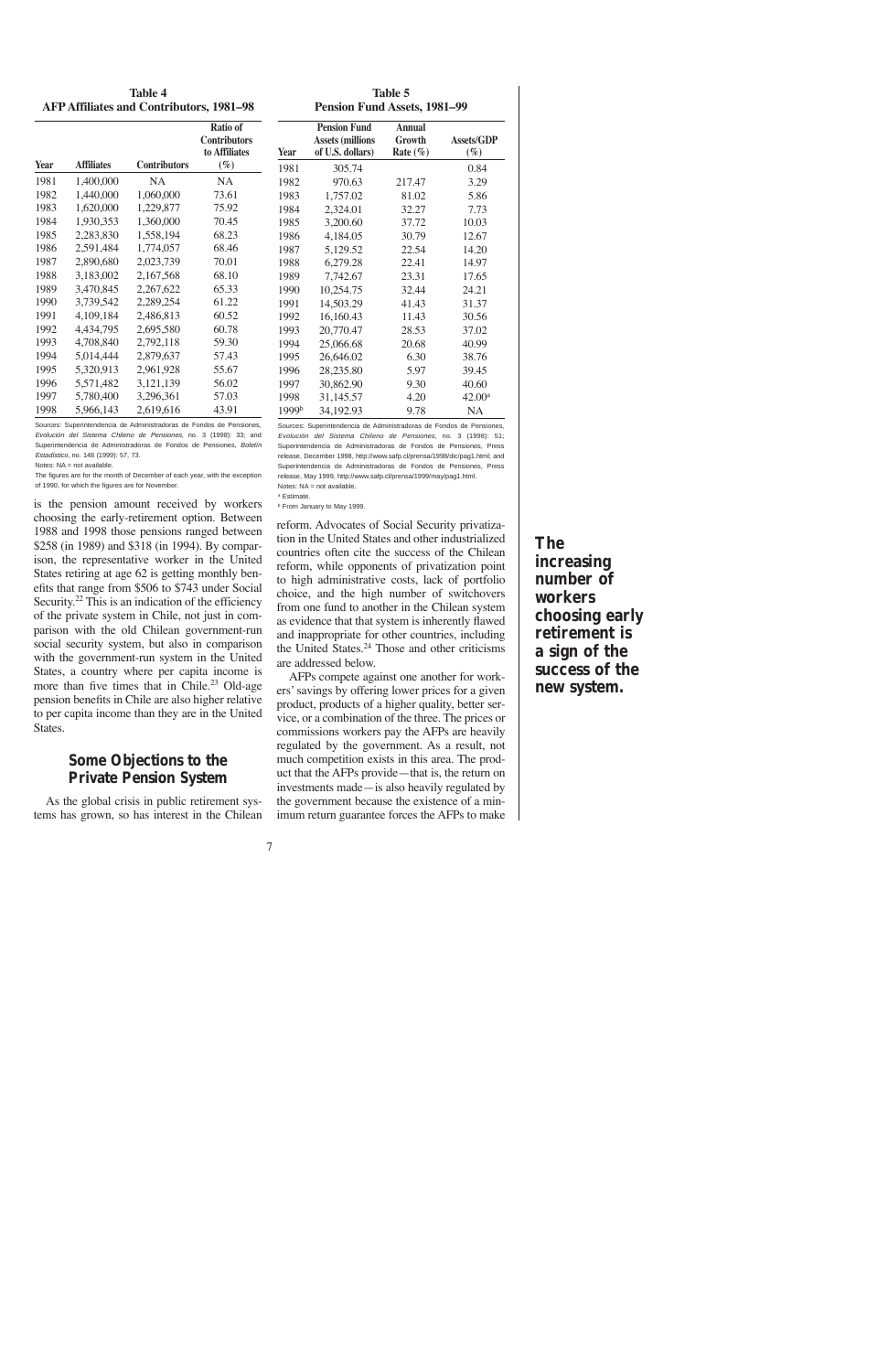|             | $\mu$ and the origin December of each $\mu$ can $\mu$ |                   |                   |                   |               |                |               |              |  |
|-------------|-------------------------------------------------------|-------------------|-------------------|-------------------|---------------|----------------|---------------|--------------|--|
|             | Old                                                   | <b>Early</b>      | Full              | <b>Partial</b>    |               |                |               |              |  |
| <b>Year</b> | Age                                                   | <b>Retirement</b> | <b>Disability</b> | <b>Disability</b> | <b>Widows</b> | <b>Orphans</b> | <b>Others</b> | <b>Total</b> |  |
| 1982        |                                                       |                   | 791               |                   | 1,108         | 2,566          |               | 4,465        |  |
| 1983        | 393                                                   |                   | 2,272             |                   | 2,521         | 5,821          | 164           | 11,171       |  |
| 1984        | 1,730                                                 |                   | 4,058             |                   | 4,340         | 9,665          | 292           | 20,085       |  |
| 1985        | 2,647                                                 |                   | 5,729             |                   | 5,872         | 11,768         | 410           | 26,426       |  |
| 1986        | 4,835                                                 |                   | 7.979             |                   | 7,740         | 14,539         | 572           | 35,665       |  |
| 1987        | 7,980                                                 |                   | 10,620            |                   | 9.797         | 16,847         | 671           | 45,915       |  |
| 1988        | 11,819                                                | 772               | 12,786            |                   | 11,506        | 18,669         | 814           | 56,366       |  |
| 1989        | 17,129                                                | 2,824             | 14,388            |                   | 14,245        | 19,798         | 1,051         | 69,435       |  |
| 1990        | 23,876                                                | 5,790             | 15,777            |                   | 17,214        | 23,079         | 1,325         | 87,061       |  |
| 1991        | 30,141                                                | 15,673            | 15,479            |                   | 20,472        | 29,414         | 1,621         | 112,800      |  |
| 1992        | 35,763                                                | 26,054            | 15,404            | 32                | 22,810        | 29,262         | 1,805         | 131,130      |  |
| 1993        | 43,089                                                | 37.521            | 15,189            | 107               | 25,848        | 31,450         | 2,122         | 155,326      |  |
| 1994        | 51,440                                                | 53,355            | 15,265            | 800               | 29,965        | 34,616         | 2,544         | 187,985      |  |
| 1995        | 55,591                                                | 69,537            | 16,760            | 1,216             | 32,279        | 36,107         | 2,863         | 214,353      |  |
| 1996        | 61,374                                                | 80,576            | 17,864            | 1,441             | 35,516        | 38,468         | 3,252         | 238,491      |  |
| 1997        | 67,405                                                | 94,116            | 18,917            | 1,626             | 38,792        | 41,097         | 3,648         | 265,601      |  |

**Table 6 Number of Pensions Paid under the New System, 1982–97 (data through December of each year)**

Source: Superintendencia de Administradoras de Fondos de Pensiones, Evolución del Sistema Chileno de Pensiones, no. 3 (1998): 51.

very similar investments and, consequently, have very similar returns. Again, competition in this area is heavily curtailed by the government.

#### **Table 7 Average Amount of Monthly Pensions Paid by the Chilean Private Pension System, 1982–98 (through December of each year, in 1998 dollars)**

|      | Old    | <b>Early</b>      | Full              | <b>Partial</b>    |               |                |               |
|------|--------|-------------------|-------------------|-------------------|---------------|----------------|---------------|
| Year | Age    | <b>Retirement</b> | <b>Disability</b> | <b>Disability</b> | <b>Widows</b> | <b>Orphans</b> | <b>Others</b> |
| 1982 |        |                   | 436.41            |                   | 158.44        | 45.45          | 99.30         |
| 1983 | 90.89  |                   | 369.49            |                   | 143.19        | 40.15          | 84.98         |
| 1984 | 100.54 |                   | 305.99            |                   | 124.20        | 34.86          | 69.73         |
| 1985 | 96.50  |                   | 282.95            |                   | 118.91        | 33.31          | 64.12         |
| 1986 | 112.99 |                   | 279.22            |                   | 119.22        | 34.86          | 64.12         |
| 1987 | 118.91 |                   | 275.17            |                   | 115.48        | 33.62          | 72.22         |
| 1988 | 134.47 | 294.78            | 287.93            |                   | 121.09        | 35.18          | 67.55         |
| 1989 | 150.04 | 258.98            | 287.93            |                   | 125.76        | 40.47          | 69.73         |
| 1990 | 150.97 | 268.32            | 282.33            |                   | 122.64        | 42.02          | 74.08         |
| 1991 | 171.82 | 292.29            | 294.16            |                   | 131.67        | 42.02          | 70.97         |
| 1992 | 179.61 | 302.25            | 293.54            | 172.45            | 140.39        | 47.62          | 74.39         |
| 1993 | 175.56 | 301.01            | 287.31            | 251.51            | 146.92        | 47.94          | 80.00         |
| 1994 | 185.83 | 318.44            | 293.99            | 262.41            | 147.86        | 53.54          | 79.69         |
| 1995 | 189.57 | 313.77            | 297.58            | 289.49            | 152.53        | 54.78          | 79.40         |
| 1996 | 187.75 | 312.07            | 284.27            | 242.45            | 148.00        | 54.08          | 73.69         |
| 1997 | 189.99 | 303.35            | 273.54            | 231.08            | 146.51        | 53.08          | 71.85         |
| 1998 | 185.66 | 285.97            | 270.37            | 194.24            | 150.84        | 53.73          | 76.47         |

Source: Superintendencia de Adminstradoras de Fondos de Pensiones, Boletín Estadístico, no. 148 (1999): 381. Note: \$1 = 474 Chilean pesos in December 1998.

Thus, the easiest way for an AFP to differentiate itself from the competition is by offering better customer service, which explains why marketing costs and sales representatives are such an integral part of the funds managers' overall strategy and why workers switch so often from one company to another.25 I will examine each of those three criticisms in turn.

# The Investments of the AFPs Are Very Similar

The "return band," or minimum return guarantee, encourages all AFPs to invest workers' savings pretty much the same way, because fund managers who deviate too far from the industry's average performance get severely penalized if that deviation is a downward one and are not appropriately rewarded if the deviation is an upward one. One of the reasons for implementing that band was to prevent investment product differentiation at the beginning of the system to reduce the variance in the return rates of the different AFPs and, thus, avoid the negative political implications of having a brand new retirement system with wide disparities in the results it provided. However, those regulations were meant to be temporary and the reformers should have included sunset clauses in the reform law.26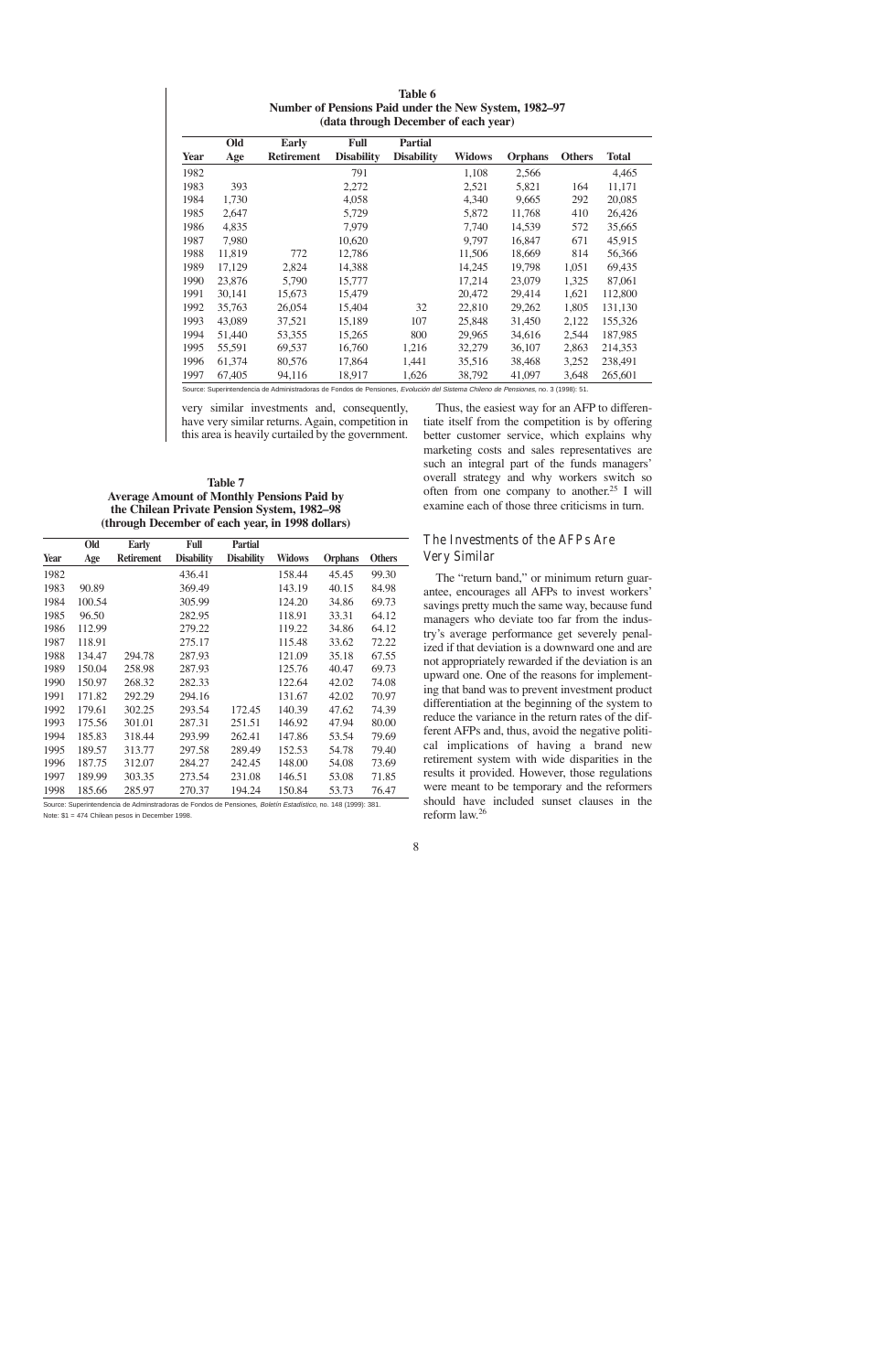Another problem with the minimum return guarantee is that it can lead to a misallocation of capital if the AFPs are forced to invest in some companies more heavily than they otherwise would to stay within the return band. Chilean authorities have recognized some of the problems that the minimum return guarantee has posed, and in June 1997 a bill was introduced before the Chilean congress that would lengthen the period used to calculate the minimum return from 12 months to 36 months.<sup>27</sup> Although that measure would give the AFPs more flexibility in their investments—and, thus, allow them to have greater diversity in their portfolios—only the elimination of the return band will allow the AFPs to offer consumers portfolios with the desired mix of risk and return.<sup>28</sup> Table 8 shows portfolio diversification among the different AFPs at the end of 1998.

Two things stand out in Table 8. First, there is very little variance among the different AFPs, which means that they all have similar portfolios. Second, the investment ceilings set by the SAFP and the Central Bank of Chile are high enough now that they do not appear to affect the investment strategies of the AFPs.29 (By comparison, those rules would produce huge distortions in the investment decisions of the 10 largest mutual funds in the United States, which invest most of their assets in stocks.)

### The System Has High Administrative Costs

The often-cited figure of 20–22 percent represents administrative costs as a percentage of current contributions, which is not how administrative costs are usually measured. This figure is usually obtained by dividing the commission fee—which currently ranges between 2.49 and 2.95 percent of taxable wages (see Table 1) and is on average equivalent to 2.7 percent of taxable wages—by the total contribution (10 percent plus the commission).30 This calculation fails to take into account that the 2.7 percent includes the worker-paid life and disability insurance premiums (about 0.5 percent of taxable wages on average), which are deducted from the variable commission, and thus overstates administrative costs as a percentage of total contributions.<sup>31</sup> Also, if, for instance, the mandatory contribution were lowered to 5 percent of total wages instead of 10 percent, then administrative costs measured as a percentage of the total contribution would increase from 21.26 percent to 35.06 percent  $(2.7/[2.7 + 5])$ ,

**Table 8 Investment Portfolio Diversification by Type of Instrument and AFP, 1998 (as a percentage of total portfolio assets)**

|            | <b>Total Portfolio</b> |                |               |            |                                      |                |              |               |                    |
|------------|------------------------|----------------|---------------|------------|--------------------------------------|----------------|--------------|---------------|--------------------|
|            | <b>Bonds and</b>       |                |               |            |                                      |                |              |               |                    |
|            |                        | <b>Stocks</b>  |               |            | <b>Other Fixed-Income Securities</b> |                |              |               |                    |
|            |                        | Non-           | <b>Total</b>  |            |                                      | Non-           | <b>Total</b> |               | <b>Cash and</b>    |
| AFP        | <b>Chilean</b>         | <b>Chilean</b> | <b>Stocks</b> | Government | Corporate                            | <b>Chilean</b> | <b>Bonds</b> | <b>Others</b> | <b>Equivalents</b> |
| Aporta     |                        |                |               |            |                                      |                |              |               |                    |
| Fomenta    | 12.89                  | 0.00           | 12.89         | 38.90      | 41.58                                | 1.35           | 81.83        | 5.25          | 0.03               |
| Cuprum     | 15.40                  | 0.00           | 15.40         | 44.88      | 31.25                                | 5.50           | 81.63        | 2.89          | 0.08               |
| Habitat    | 14.91                  | 0.01           | 14.92         | 43.87      | 34.46                                | 4.48           | 82.81        | 1.74          | 0.53               |
| Magister   | 17.03                  | 0.00           | 17.03         | 33.54      | 41.97                                | 1.56           | 77.07        | 5.52          | 0.38               |
| Planvital  | 15.61                  | 0.00           | 15.61         | 40.26      | 36.28                                | 4.46           | 81.00        | 3.07          | 0.32               |
| Protección | 14.68                  | 0.00           | 14.68         | 34.18      | 42.34                                | 5.97           | 82.49        | 2.81          | 0.02               |
| Provida    | 14.72                  | 0.00           | 14.72         | 38.31      | 36.62                                | 6.82           | 81.75        | 3.37          | 0.16               |
| Santa      |                        |                |               |            |                                      |                |              |               |                    |
| María      | 14.73                  | 0.00           | 14.73         | 39.81      | 36.01                                | 6.12           | 81.94        | 3.29          | 0.04               |
| Summa      |                        |                |               |            |                                      |                |              |               |                    |
| Bansander  | 14.68                  | 0.00           | 14.68         | 43.29      | 33.03                                | 6.00           | 82.32        | 2.98          | 0.02               |
| Mean       | 14.90                  | 0.00           | 14.90         | 40.96      | 35.44                                | 5.63           | 82.03        | 2.88          | 0.19               |
| Variance   | 1.18                   | 0.00           | 1.18          | 16.05      | 16.38                                | 3.96           | 2.95         | 1.45          | 0.04               |

Source: Superintendencia de Administradoras de Fondos de Pensiones, Boletín Estadístico, no. 148 (1999): 221–23.

Note: Percentages may not add to 100 due to rounding.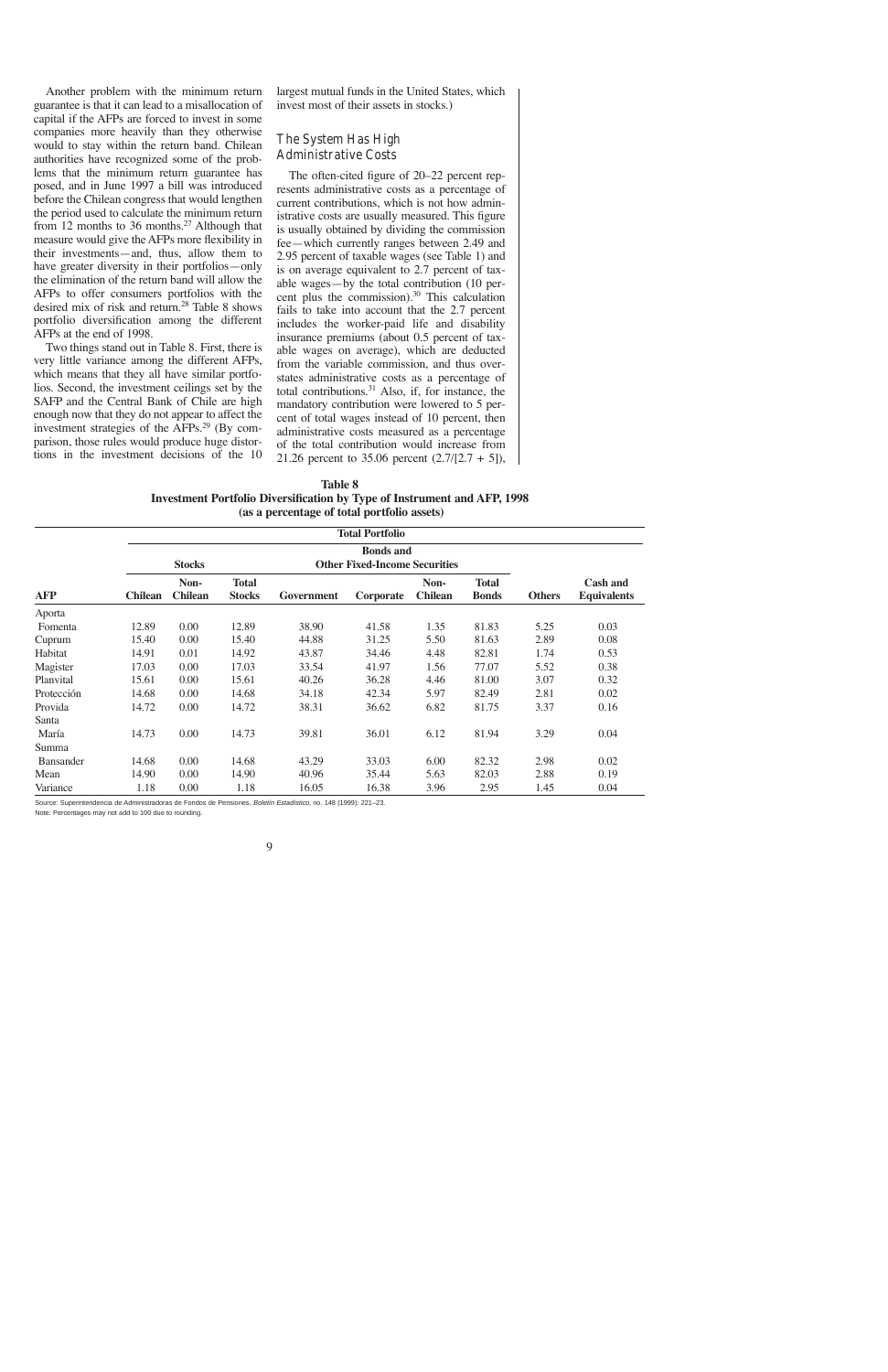**In comparison with those of the old system, the administrative costs of the new system are not high.**

even if those costs measured in absolute terms or as a percentage of assets under management remained the same.

In comparison with those of the old government-run system, administrative costs of the new system are not high. Chilean economist Raúl Bustos Castillo has estimated the costs of the new system to be 42 percent lower than the average costs of the old system.32 However, comparing the administrative costs of the old system with those of the new one is inappropriate, because the underlying assumption when making that comparison is that the quality of the product (or the product itself) is similar under both systems, which is certainly not the case in Chile.

Furthermore, in a recent study, the Congressional Budget Office reported that "in Chile, the country with the longest experience with private retirement accounts, [administrative costs] can be equivalently expressed as 1 percent of assets, which is similar to costs of mutual funds in the United States."33 The CBO report goes on to say that "it is difficult to convert a charge on contributions to a charge on assets (typical for a U.S. mutual fund). The calculation depends on the rate of return and the length of the investment horizon and therefore does not yield a single figure."34 More recently, Chilean economist Salvador Valdés has estimated the average annual cost of the AFP system to be equivalent to 0.84 percent of total assets under management over the life of a worker, which is lower than the average cost of the mutual fund industry in Chile but higher than the cost of other savings alternatives.35

To the extent that such administrative costs are still considered too high, that is the result of government regulation of the commissions the AFPs can charge and the investments those companies can make. The existence of a "return band" prevents investment product differentiation by the different AFPs. As a result, the way an individual AFP tries to distinguish itself from the competition is by offering better service to its customers. One way to provide better service would be to offer a discount on the commission fee to workers who fit a certain profile (e.g., workers who have maintained their accounts for an extended period of time or who contribute a certain amount of money to their accounts); however, government regulations do not allow that. Those regulations state that the AFPs may charge only a commission based on the worker's taxable income and expressed as a percentage of that income.

Another reason administrative costs are not as low as they could be is that AFPs have a monopoly on the administration of pension savings accounts. Mutual funds, banks, insurance companies, and individuals themselves are not allowed to manage those accounts. The existence of this monopoly (which is part of the fragmentation of the financial services industry in Chile) prevents the establishment of one-stop financial supermarkets, where consumers can obtain all their financial services if they so choose.36 Such supermarkets would substantially reduce administrative costs by eliminating the duplication of commercial and operational infrastructure.37

#### The Commission Structure Is Too Rigid

When the system began, AFPs were allowed to charge fixed and variable commissions on assets under management and fixed and variable commissions on contributions, or any combination thereof. AFPs were not allowed to offer discounts for permanence, for groups, for making voluntary contributions, or for maintaining a specific balance in the account. In 1987 the commission structure was changed by eliminating all commissions on assets under management.<sup>38</sup> That change had the effect of providing a cross-subsidy to (1) workers who do not contribute to their accounts regularly, because the fund manager is still providing a service (administering the accounts of those workers) for which he is not receiving compensation and  $(2)$ to low-income workers, because the administrative costs of managing the accounts of wealthier workers are not proportionally higher than the administrative costs of managing the accounts of low-income workers, although the commissions paid by high-income workers are proportionally higher than those paid by low-income workers. In that sense, it cannot be said that the commission structure is fair, because some workers are paying more than others for the same type of service.<sup>39</sup>

The rigidity in the commission structure prevents the AFPs from adapting the quality of their service to the ability to pay for that service of each segment of the population<sup>40</sup> and also explains why the AFPs have an incentive to capture the accounts of high-income workers and attempt to do so by offering them better cus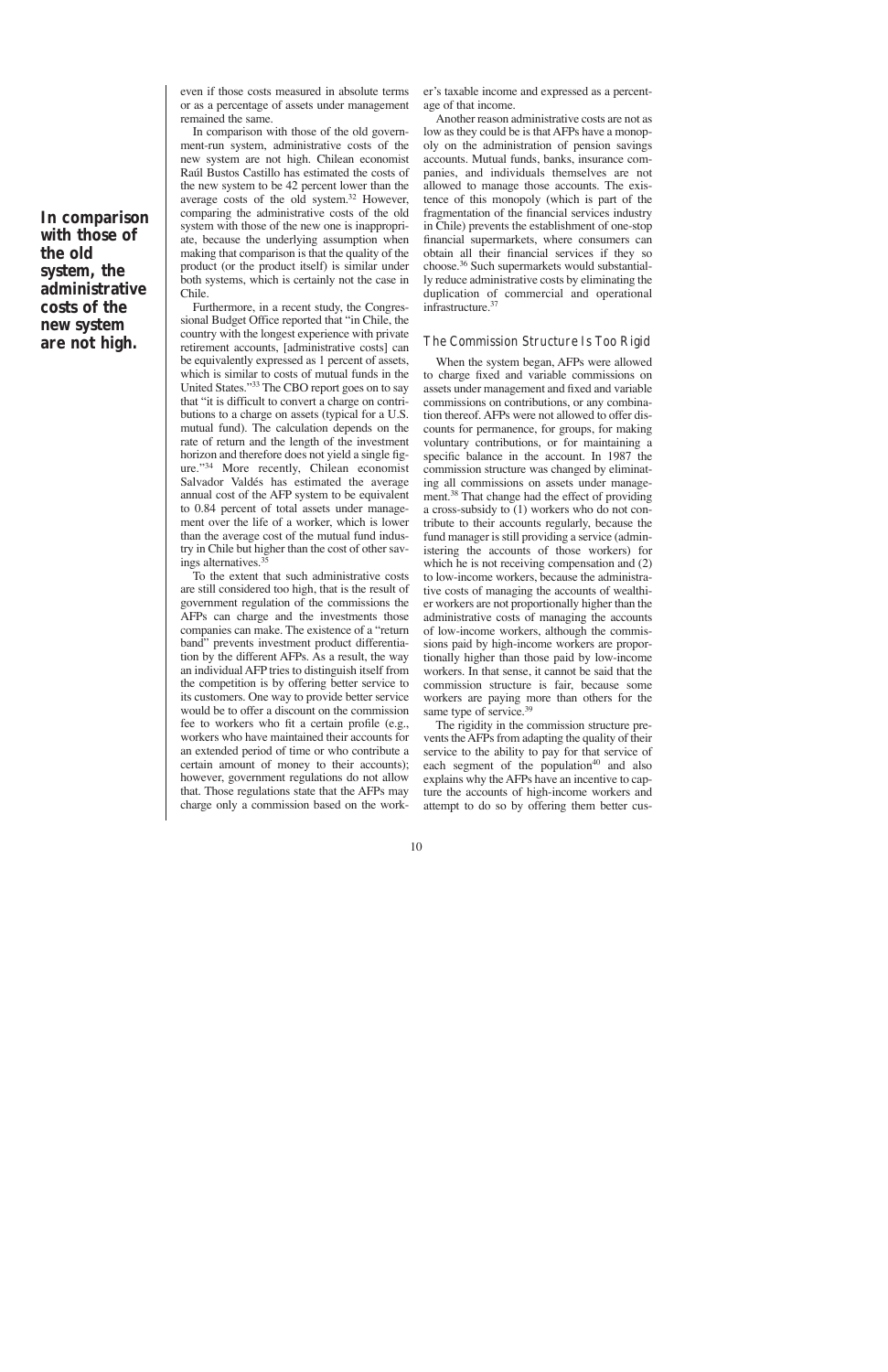tomer service.<sup>41</sup> AFPs will continue to spend money until the marginal cost of trying to capture new accounts is equal to the marginal revenue derived from those accounts. In addition, the AFPs generally do not charge entry fees, even though the law allows them to do so, which means that consumers do not pay a penalty for changing from one AFP to another.<sup>42</sup>

Another problem with the commission structure, one that has been present since the beginning of the system, is that AFPs are not allowed to offer discounts for permanence, for making voluntary contributions, for groups, or for maintaining a specific balance in an account. For instance, if workers were able to negotiate group discounts, then their bargaining power would significantly increase. That would allow them to negotiate lower commissions. Again, Chilean authorities have realized that the commission structure has created some problems, and, consequently, they are seeking to eliminate some of the restrictions AFPs now face in this area. In June 1997 a bill was introduced in the Chilean congress that would allow the AFPs to offer discounts, both for individuals and groups and for time commitments.<sup>43</sup>

### Workers Change AFPs Frequently

Because of investment regulations and rules on fees and commissions, product differentia-

**Table 9 AFP Transfers, 1983–98**

| Year | <b>Number of Transfers</b> |
|------|----------------------------|
| 1983 | 14,380                     |
| 1984 | 134,720                    |
| 1985 | 189,163                    |
| 1986 | 174,237                    |
| 1987 | 181,048                    |
| 1988 | 306,819                    |
| 1989 | 316,763                    |
| 1990 | 387,955                    |
| 1991 | 500,176                    |
| 1992 | 621,919                    |
| 1993 | 875,874                    |
| 1994 | 972,482                    |
| 1995 | 1,328,411                  |
| 1996 | 1,569,185                  |
| 1997 | 1,577,709                  |
| 1998 | 696,789                    |

Sources: Superintendencia de Administradoras de Fondos de Pensiones, El Sistema Chileno de Pensiones, 4th ed. (Santiago: SAFP, 1998), p. 219; and Superintendencia de Administradoras de Fondos de Pensiones, Boletín Estadístico, no. 148 (1999): 99.

tion is low. Thus companies compete by offering gifts or other incentives for workers to switch companies. As Table 9 shows, switchovers have increased dramatically since 1988, when the requirement to request in person the change from one AFP to another was eliminated. In 1997 the government reintroduced some restrictions to make it more difficult for workers to transfer from one AFP to another. Indeed, the number of transfers in 1998 decreased to fewer than 700,000 from an alltime high of almost 1.6 million in 1997.<sup>44</sup> The number of switchovers is likely to remain high so long as the current rules on investment and commissions remain unchanged.45 Although there are some entry fees, which may serve as a deterrent to workers who want to switch AFPs, those fees are sometimes waived and sometimes offered to the worker who switches as a rebate by the sales agent responsible for the switch.

### Transition Costs Are Too High

The true net economic costs of moving from an unfunded pay-as-you-go system to a fully funded system are zero. That is to say, the total funded and unfunded debt of a country does not change by moving from an unfunded system to a funded one.46 There is, however, a cash flow problem when moving toward a fully funded retirement system. In the case of Chile, transition costs can be broken down into three different parts: First, there is the cost of paying for the retirement benefits of those workers who were already retired when the reform was implemented and of those workers who chose to remain in the old system. As Table 10 shows, those costs make up by far the largest share of the transition costs at present. Those costs, of course, will decline as time goes by. Second, there is the cost of redeeming the recognition bonds given to workers who moved from the old system to the new in acknowledgement of the contributions they had already made to the old system.<sup>47</sup> Since those bonds will be redeemed when the recipients retire, the cost to the government will gradually increase as transition workers retire and then will eventually disappear.<sup>48</sup> It is worth stressing that these are new expenditures only if we assume that the government would renege on its past promises. The third cost to the government is that of providing a safety net to the system, a cost that is not new in the sense that the government also provided a safety net under

**Administrative costs are not as low as they could be because AFPs have a monopoly on the administration of pension savings accounts.**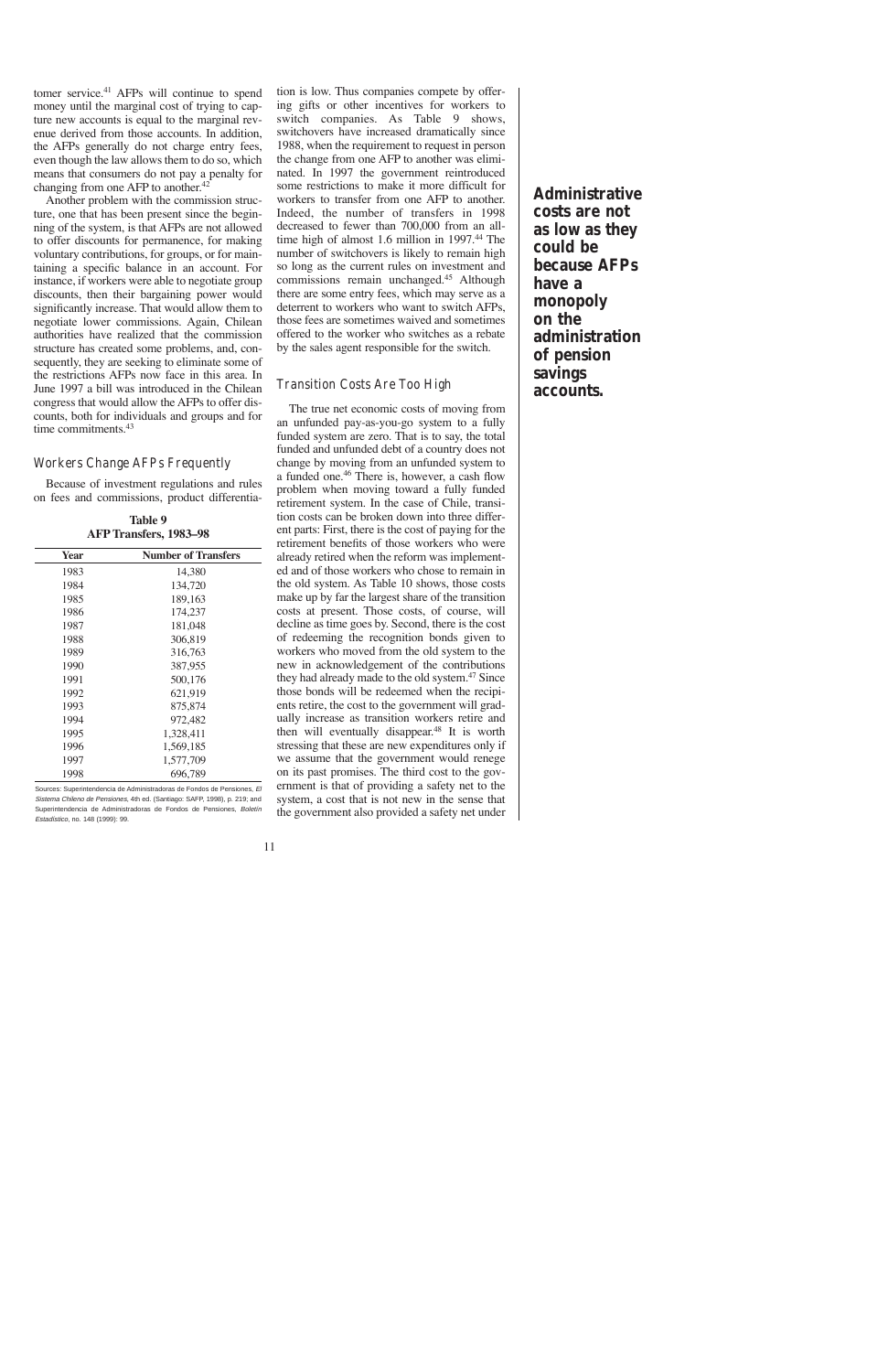# **The true net costs of moving from an unfunded pay-as-you-go system to a fully funded system are zero.**

the old pay-as-you-go system.<sup>49</sup> Because the new private system is much more efficient than the old government-run program and because, as stated above, to qualify for the minimum pen-

| Table 10                                          |  |
|---------------------------------------------------|--|
| <b>Fiscal Requirements of the Reform, 1981–96</b> |  |
| (as a percentage of GDP)                          |  |

|             | <b>Expenditure</b><br>on Pensions |                                           |                        |  |
|-------------|-----------------------------------|-------------------------------------------|------------------------|--|
|             | <b>Recognition</b>                | of Workers<br><b>Retired</b><br>under the | Total<br><b>Fiscal</b> |  |
| <b>Year</b> | <b>Bonds</b>                      | <b>Old System</b>                         | Cost                   |  |
| 1981        | 0.00                              | 1.45                                      | 1.45                   |  |
| 1982        | 0.09                              | 1.85                                      | 1.93                   |  |
| 1983        | 0.17                              | 2.36                                      | 2.52                   |  |
| 1984        | 0.22                              | 3.22                                      | 3.43                   |  |
| 1985        | 0.24                              | 4.22                                      | 4.46                   |  |
| 1986        | 0.33                              | 3.94                                      | 4.27                   |  |
| 1987        | 0.41                              | 3.32                                      | 3.74                   |  |
| 1988        | 0.42                              | 3.40                                      | 3.82                   |  |
| 1989        | 0.41                              | 2.55                                      | 2.96                   |  |
| 1990        | 0.50                              | 3.23                                      | 3.73                   |  |
| 1991        | 0.44                              | 3.30                                      | 3.75                   |  |
| 1992        | 0.49                              | 3.10                                      | 3.59                   |  |
| 1993        | 0.60                              | 3.07                                      | 3.68                   |  |
| 1994        | 0.65                              | 2.97                                      | 3.63                   |  |
| 1995        | 0.67                              | 2.77                                      | 3.44                   |  |
| 1996        | 0.69                              | 2.60                                      | 3.29                   |  |

Source: Superintendencia de Administradoras de Fondos de Pensiones, El Sistema Chileno de Pensiones, 4th ed. (Santiago: SAFP, 1998), p. 44.

sion under the new system, a worker must have at least 20 years of contributions, this cost has so far been very close to zero.<sup>50</sup> The size of this expenditure will, of course, depend on the success of the private system.

To finance the transition, Chile used five methods: First, it issued new government bonds to acknowledge part of the unfunded liability of the old pay-as-you-go system. Second, it sold state-owned enterprises. Third, a fraction of the old payroll tax was maintained as a temporary transition tax. That tax had a sunset date and is now zero.<sup>51</sup> Fourth, Chile cut government expenditures. And, fifth, pension privatization and other market reforms have contributed to the extraordinary growth of the Chilean economy in the last 13 years, which has increased government revenues, especially those coming from the value-added tax.<sup>52</sup>

In sum, the transition to the new system has not been an added burden on Chile because the country was already committed to paying retirement benefits. On the contrary, the transition the fiscal requirements of which have varied between 1.4 and 4.4 percent of GDP per year has actually reduced the economic and fiscal burden of maintaining an unsustainable system.

### Too Few Members of the Workforce Are Covered

Contrary to what is often claimed, coverage under the new system is about the same as it was under the old system, and arguably higher. According to Chilean economist Hernán Cheyre, coverage under the old system ranged between 74 percent of the workforce in 1976 and 64 percent in 1980, with a clearly decreasing trend.53 In contrast, total coverage was about 70 percent at the end of 1997, according to Julio Bustamante, superintendent of AFPs.<sup>54</sup> Perhaps the main reason why analyzing the degree of coverage under the new system is such a difficult task is that several factors must be taken into account. It is not enough to look at the ratio of contributors to affiliates (as Table 4 does), because this ratio underestimates the system's coverage. For example, many Chileans, especially women, have left the workforce after participating in it for some time.<sup>55</sup> Second, like the old government-run program, the system is mandatory *only* for dependent workers, although self-employed workers are not prevented from participating in it.<sup>56</sup> In addition, unemployed workers are not required by law to contribute to their accounts (although they may do so). Fourth, we must account for the percentage of the Chilean labor force that is covered by some government-run program, including the police and armed forces, which have their own retirement program,<sup>57</sup> and those workers who chose to remain in the government-run pay-asyou-go system.

At the end of 1998, 25.4 percent of the workforce were self-employed and 2.3 percent were unpaid relatives working in family-owned businesses (Table 11). In addition, the unemployment rate in December 1998 was 7.5 percent of the labor force, which means that those workers were not required to contribute to any retirement system, but many of them still have pension savings accounts. About 4.2 percent of the labor force remained in the old system and about 1.8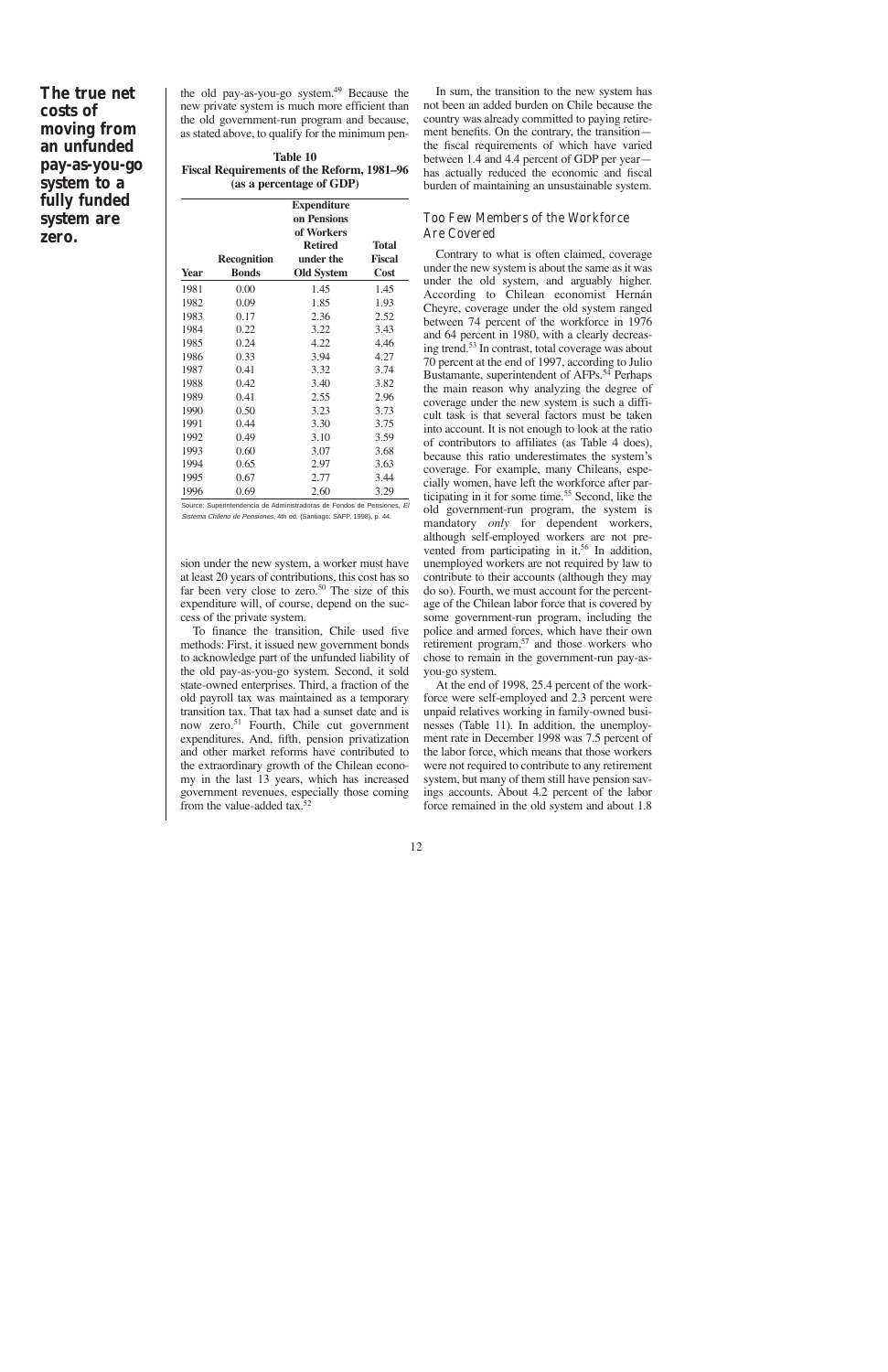percent of the labor force were covered by the retirement systems for the armed and police forces. Thus, approximately 6 percent of Chile's labor force were covered by state-run retirement systems. If 6 percent of the labor force were covered by state-run retirement programs, 25.4 percent were not forced to participate in the private system because they are self-employed, 2.3 percent were unpaid relatives, and 5.6 percent were not required to contribute to their accounts because they were unemployed dependent workers,58 then only 60.7 percent of the labor force were actually required to contribute to their accounts in December 1998. If Chile had a labor force of 5,795,860 in December 1998, then 3,518,087 workers should have contributed to their accounts. The number of dependent workers who contributed to their accounts in December 1998 was 2,897,957, or 82.37 percent of those who were supposed to contribute.<sup>59</sup> Klaus Schmidt-Hebbel, an economist at the Central Bank of Chile, puts the ratio of contributors to dependent workers at 90 percent and attributes the disparity between the number of contributors and the number of dependent workers to "evasion of contributions, large and timevarying degrees of labor informality, and large variations in the composition of the officiallymeasured labor force and people moving in and out of the labor force."60 Approximately 61.15 percent of the employed workforce were covered by some kind of retirement plan at the end of 1998.<sup>61</sup>

Another issue of concern is whether the percentage of low-income workers covered is lower than that of high-income workers. It is. The unemployment rate for younger workers is higher than for older workers. If we assume that, on average, younger workers get paid lower wages than older workers, then the percentage of low-income workers covered is lower than that of wealthier workers. Table 12 shows contributors and their average monthly salary by type and gender.

### The Government Will Face Large Future Costs

There is an element of moral hazard in the system that comes from the government's guarantee of a minimum pension to all workers with at least 20 years of contributions. Low-income workers have an incentive to make sporadic contributions (provided they contribute to their

**Chile's Labor Force Type of Worker Mumber Percentage of Labor Force** Unemployed 434,450 7.50 Employed 5,361,410 92.50 Self-employed 1,309,180 22.59 Salaried 3,493,020 60.27 Domestic 265,940 4.59 Unpaid relatives 133,500 2.30 Employers 159,760 2.76

**Table 11**

Source: Instituto Nacional de Estadística, National Labor Survey, http://www.ine.cl/int91.htm.

Note: Chile has a population of 14,930,490 and a labor force of 5,795,860.

accounts for at least 20 years) if they know that the minimum pension will be higher than any pension they may obtain on their own. An easy way to reduce, if not eliminate, that moral hazard would be for the government to establish a link between the minimum guarantee and the years of contributions to the system, as University of California at Los Angeles economist Sebastian Edwards has suggested.<sup>62</sup> This reform would basically make the minimum pension guarantee a function of years of contributions. In other words, instead of having a single minimum pension guarantee, the system could have a guaranteed minimum pension "band."

# The Minimum Guaranteed Pension Is Too Low

"As compared to what?" one might ask. The minimum pension is about \$121–\$133 per month. Although the dollar amount may seem

**Table 12 Contributors and Average Monthly Salary by Type and Gender (as of December 1998)**

| <b>Type and Gender</b> | <b>Number of Contributors</b> | <b>Average Monthly Salary<sup>a</sup></b> |
|------------------------|-------------------------------|-------------------------------------------|
| Dependent              | 2,560,158                     | \$556.51                                  |
| Male                   | 1,645,334                     | 594.15                                    |
| Female                 | 907,837                       | 490.30                                    |
| <b>NA</b>              | 6,987                         | 294.54                                    |
| Self-Employed          | 59,458                        | 315.07                                    |
| Male                   | 36,471                        | 338.22                                    |
| Female                 | 22,887                        | 277.76                                    |
| <b>NA</b>              | 100                           | 413.08                                    |
| Total                  | 2,619,616                     | 551.03                                    |
| Male                   | 1,681,805                     | 588.60                                    |
| Female                 | 930.724                       | 485.08                                    |
| NA                     | 7.087                         | 296.21                                    |

Source: Superintendencia de Administradoras de Fondos de Pensiones, Boletín Estadístico, no. 148 (1999): 75. Notes: NA = not available.

 $a$  \$1 = 474 Chilean pesos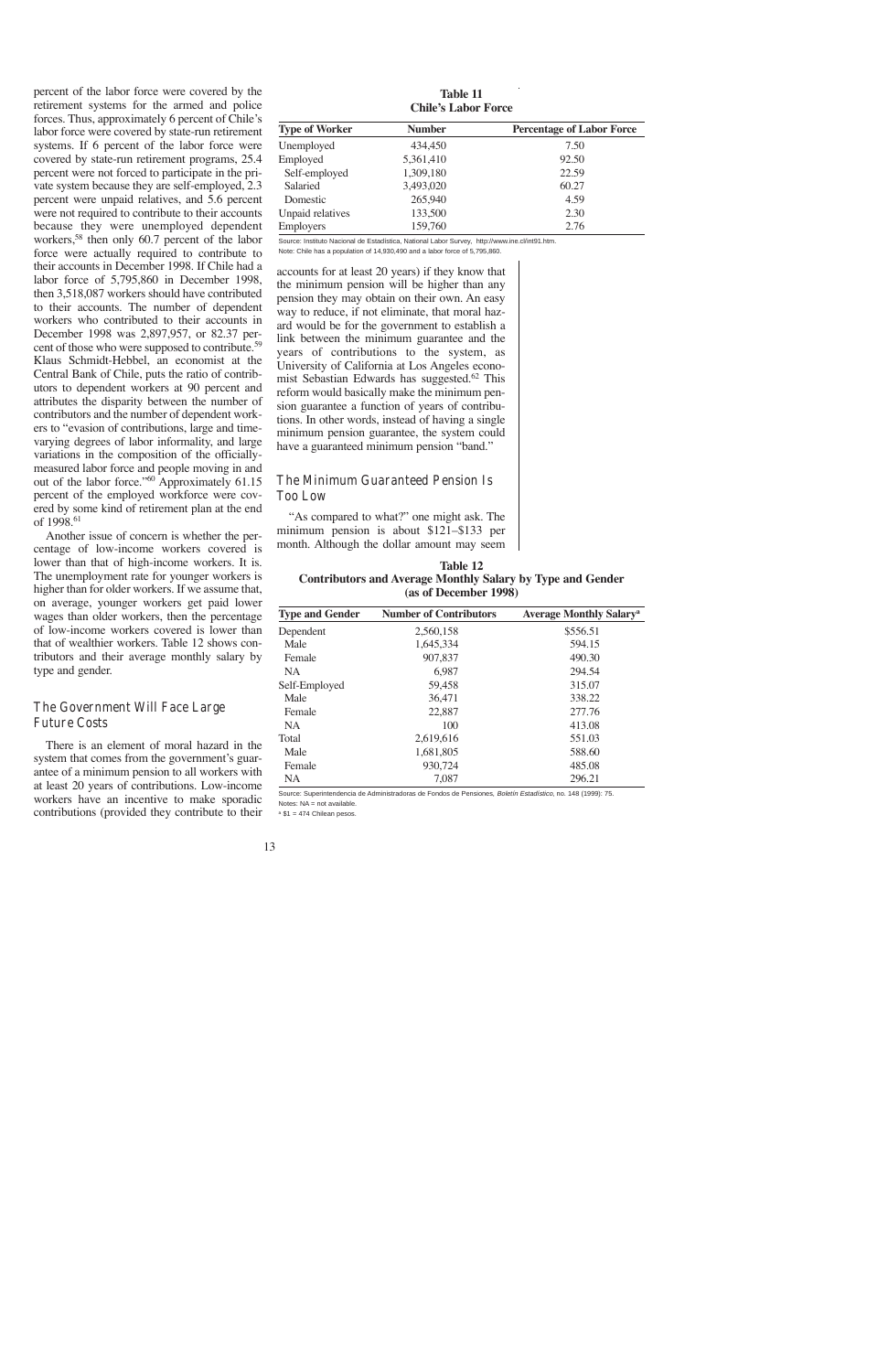**While the stock market in Chile was down 25 percent in 1998, the pension funds were down only 1.1 percent.**

low by U.S. standards, we have to keep in mind that per capita income in Chile, while high by Latin American standards, is not even a fifth of what it is in the United States. $63$  In relative terms, that amount as a percentage of the minimum wage in Chile (71–78 percent) is about the same as the benefits a low earner is obtaining under the U.S. Social Security system, which are equivalent to 76 percent of the minimum wage in the United States.<sup>64</sup> Measured as a percentage of the average wage in Chile, that amount is equivalent to about 25 percent of that wage. By comparison, the benefits that a low earner is obtaining under the U.S. Social Security system are equivalent to about 30 percent of average earnings in the United States.<sup>65</sup> Furthermore, this minimum pension is set by congress and is independent of the structural characteristics of the private system. The level of the minimum pension is automatically adjusted every time the cumulative increase in the consumer price index reaches 15 percent.

# **Frequently Asked Questions**

Critics—and perhaps supporters, too—of privatization are concerned about a number of other issues as well, such as the rates of return under the new system, whether workers can be trusted to invest their money wisely, and whether the new system enjoys widespread support. These are legitimate questions and satisfactory answers to them might help to convince opponents—and reassure supporters—that privatization can be politically and economically feasible.

# What Have Been the Actual Rates of Return on Chilean Pension Savings Accounts?

Table 13 shows the real rates of return for the whole system from its inception until May 1999. Those rates ranged from 29.7 percent in 1991 to –2.5 percent in 1995, the year of the Mexican peso crisis. In 1998 the pension funds experienced a negative return for the second time, as they felt the effects of the Asian crisis, lower commodity prices, and an economic downturn in Chile. Nevertheless, it is worth noting that while the stock market in Chile was down 25 percent in 1998, the pension funds were down only 1.1 percent, which was probably due to the conservative (and regulated) nature of the funds. In the first five months of 1999 the pension

**Table 13 Real Annual Rate of Return of Chile's Private Pension System**

|                   | <b>Rate of Return</b> |  |  |  |  |
|-------------------|-----------------------|--|--|--|--|
| <b>Year</b>       | (percent)             |  |  |  |  |
| 1981              | 12.6                  |  |  |  |  |
| 1982              | 28.8                  |  |  |  |  |
| 1983              | 21.3                  |  |  |  |  |
| 1984              | 3.5                   |  |  |  |  |
| 1985              | 13.4                  |  |  |  |  |
| 1986              | 12.3                  |  |  |  |  |
| 1987              | 5.4                   |  |  |  |  |
| 1988              | 6.4                   |  |  |  |  |
| 1989              | 6.9                   |  |  |  |  |
| 1990              | 15.5                  |  |  |  |  |
| 1991              | 29.7                  |  |  |  |  |
| 1992              | 3.1                   |  |  |  |  |
| 1993              | 16.2                  |  |  |  |  |
| 1994              | 18.2                  |  |  |  |  |
| 1995              | $-2.5$                |  |  |  |  |
| 1996              | 3.5                   |  |  |  |  |
| 1997              | 4.7                   |  |  |  |  |
| 1998              | $-1.1$                |  |  |  |  |
| 1999 <sup>a</sup> | 9.7                   |  |  |  |  |
| Annual Average:   | 11.3                  |  |  |  |  |

Sources: Superintendencia de Administradoras de Fondos de Pensiones, Boletín Estadístico, no. 148 (1999): 339; and Superintendencia de Administradoras de Fondos de Pensiones, Press release, May 1999, http://www.safp.cl/prensa/may/pag2.html. <sup>a</sup> From January to May of 1999.

funds have obtained a return of 9.7 percent, as the Chilean economy and the stock market have

recovered from the lows they hit in 1998.<sup>66</sup> Chilean authorities report that the average annual yield has been 11 percent since the inception of the system. The SAFP does not take into account the commissions workers pay to the AFPs for the management of their savings and uses an arithmetic average (the sum of the returns divided by the number of years) rather than a geometric average (the *n*th root of the product of  $n$  wealth relatives),  $67$  which would determine the internal rate of return.<sup>68</sup> When I computed the geometric average, I obtained an annual average rate of return of 10.62 percent, a figure similar to the one given by the SAFP.69

### Can the AFPs' Historic Rates of Return Be Expected to Continue?

The level of returns will depend on the investment decisions made by the fund managers and the performance of the market. Of course, those decisions will be shaped to a large degree by the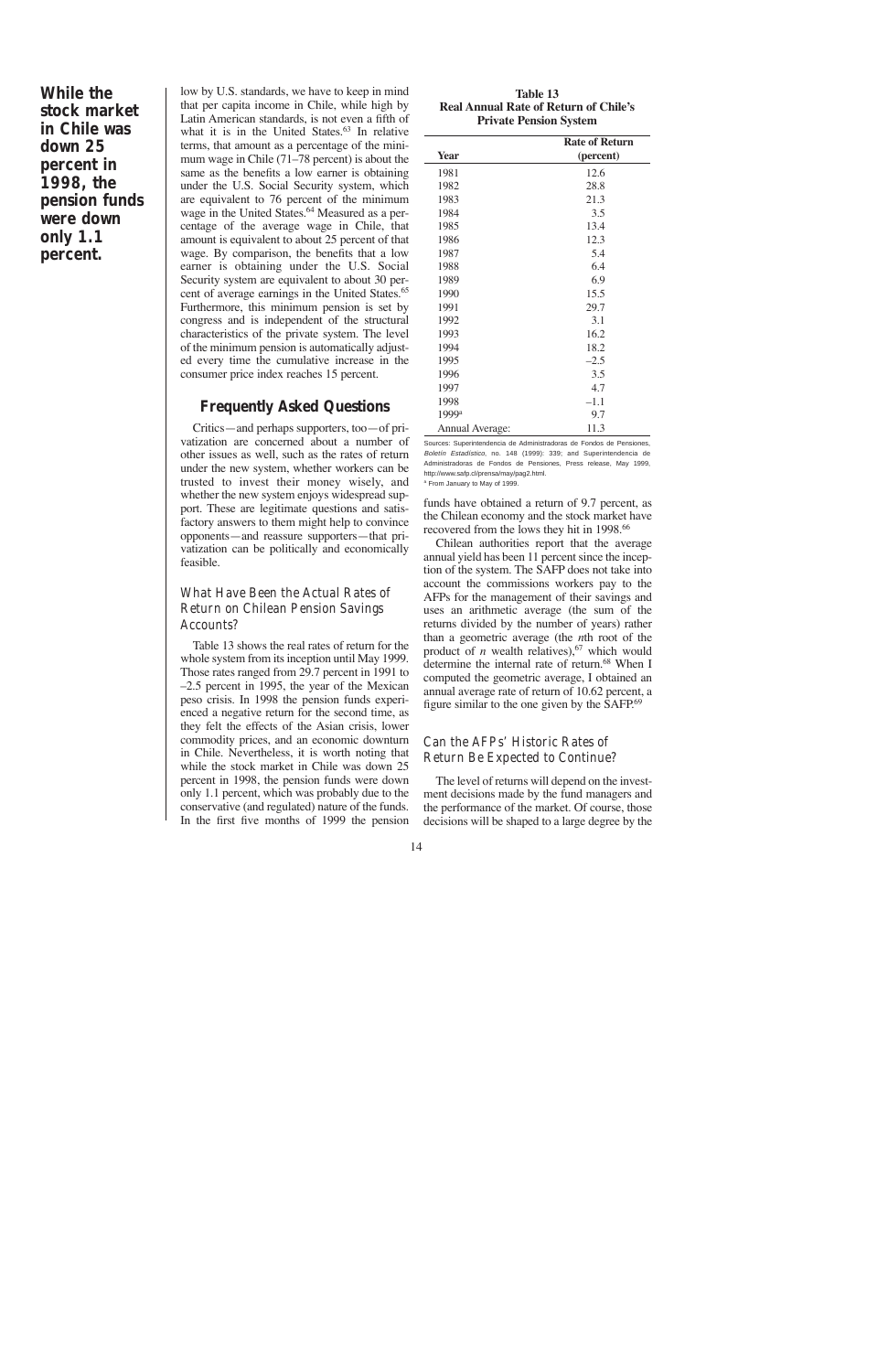institutional framework under which the AFPs operate. Therefore, the policies that the Chilean government follows with regard to both the private pension system and other sectors of the economy will heavily influence the performance of the private pension system. If the government follows market-friendly policies, then there is no reason to believe that the AFPs cannot continue to obtain high rates of return, even if interest rates, stock market returns, and growth rates in Chile approach (lower) international levels.<sup>70</sup>

### Can People Be Trusted to Know How or in What to Invest?

One of the greatest objections to a private system of individual retirement accounts is that poorer workers lack the knowledge and skills to invest wisely and that, as a result, that system will only benefit those who are already well off. The Chilean experience shows that that objection is wrongheaded. While it is probably true that low-income workers lack vast knowledge of financial markets and investment strategies (and may lack the time to learn about those subjects, given that their time is occupied with making ends meet), the advantage of the freeenterprise system is that they do not have to be financial experts to benefit from investing in the financial markets. Indeed, workers can hire firms that have expertise in the management of retirement portfolios (in the case of Chile that expertise is provided by the AFPs) in the same way millions of Americans hire investment firms to manage their mutual funds.<sup>71</sup> The claim that one has to be a financial expert to profit from a system of individual retirement accounts is as farfetched as saying that one has to be a gourmet cook to enjoy a good meal or even avoid going hungry.

# What Are Employers' Responsibilities, and Is There Fraud in the New System?

The law establishes very clearly defined responsibilities for each and all of the players involved in the private pension system. The responsibility of employers is to withhold contributions from their employees' salaries and send those contributions to the AFP with which those employees are affiliated. If those contributions are not deposited in the worker's account within a month, the employer is subject to penalties and interest equal to at least the AFP industry's real average return over the previous

12 months plus 20 percent of that average.<sup>72</sup> It is perhaps for that reason that contributions in arrears are not common. In fact, in 1997, the last year for which such figures appear to be available, those contributions amounted to 0.53 percent of total assets.

The penalties imposed by the Superintendency of AFPs on AFPs that violate the rules of the game are severe. The nature of the violation and the amount of the penalty are listed in the SAFP's bimonthly statistical bulletin. Again, the system's transparency may help explain why violations are rare. For instance, in all of 1998 there were only 19 violations in the whole AFP industry, fewer than 2 per month on average. The most common violation was exceeding the investment limits set by the Central Bank of Chile (4 instances), followed by delays in the adjudication of pension benefits due to "administrative disorder" (3 instances). The only case of fraud was one in which 17 workers were granted early retirement without meeting the criteria for that type of pension.<sup>73</sup>

# Why Does the Employee Pay the Entire Contribution and the Employer Nothing?

When the new system was implemented in Chile, gross wages were redefined to include most of the employer's contribution to social security. For those workers who moved to the new system, net wages increased by an average of 12.6 percent.74 (At the same time, total labor costs for employers decreased because contribution rates under the new system were significantly lower than under the old one.) Gross wages were redefined because, from an economic perspective, the worker is likely to bear the full burden of the payroll tax because the aggregate supply of labor is highly inelastic. Therefore, employers take into account the costs of labor, including payroll taxes, when setting salaries. Breaking down the contribution into an employer part and an employee part would have allowed the political manipulation of those rates and would have made the new system less transparent and more politicized.

### How Many AFPs Are There?

As of May 1999 there were 8 AFPs. The system began with 12, reached a high of 23, and has gradually consolidated over the last five years to the present number. Most of the consolidation **If the government follows market-friendly policies, there is no reason to believe that the AFPs cannot continue to obtain high rates of return.**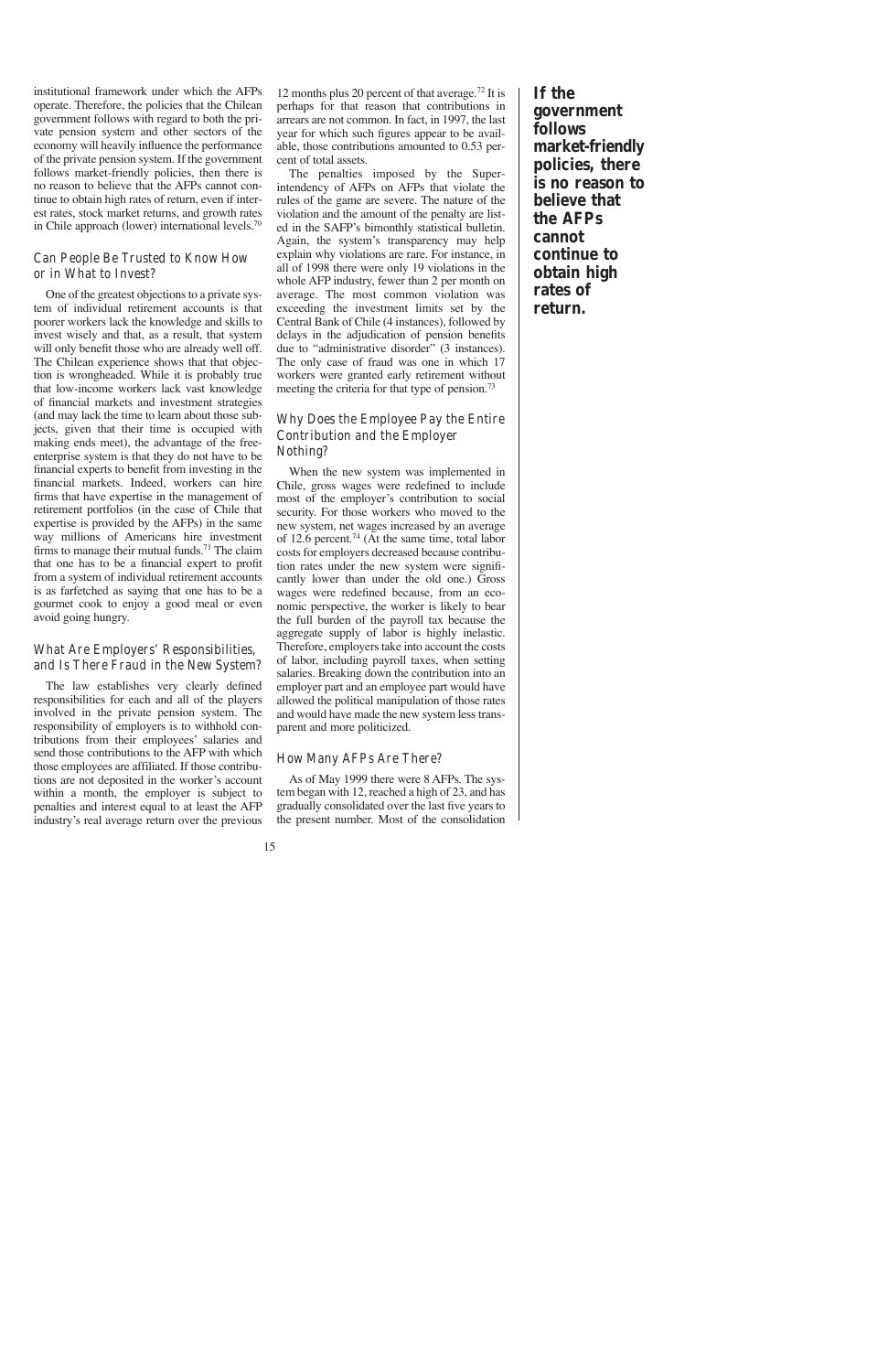has occurred through mergers. There have been, however, three AFPs closed down by the government for not meeting the minimum capital requirements (Table 14). In terms of concentration, the three largest AFPs controlled almost 74 percent of all accounts, 70 percent of active accounts, and about 62 percent of total assets at the end of 1998.

### Are the AFPs Forced to Buy Government Bonds?

No. There has never been a requirement to invest in government bonds of any kind since the system started in 1981. In other countries that have followed the Chilean example, such as Mexico, the government requires that the pension fund managers invest a minimum percentage of workers' savings in government instruments.75 That has never been the case in

**Table 14 History of Chile's AFP Industry, 1981–99**

| Year | <b>Event</b>                                                                                                                                     |
|------|--------------------------------------------------------------------------------------------------------------------------------------------------|
| 1981 | Chile's private pension system is launched. Twelve AFPs begin opera-<br>tions: Alameda, San Cristobal, Cuprum, El Libertador, Habitat, Invierta, |
|      | Magister, Planvital, Provida, Concordia, Santa María, and Summa.                                                                                 |
| 1985 | Alameda and San Cristobal merge creating Unión.                                                                                                  |
| 1986 | Protección is created.                                                                                                                           |
| 1988 | Futuro is created.                                                                                                                               |
| 1990 | Bannuestra is created.                                                                                                                           |
| 1991 | Bannuestra is liquidated for not meeting the minimum capital require-                                                                            |
|      | ments.                                                                                                                                           |
| 1992 | Six more AFPs are created: Banguardia, Bansander, Fomenta, Laboral,                                                                              |
|      | Previpan, and Qualitas.                                                                                                                          |
| 1993 | Three more AFPs are created: Aporta, Genera, and Valora. In addition,                                                                            |
|      | Invierta and Planvital merge creating Planvital.                                                                                                 |
| 1994 | Armoniza is created. Laboral is liquidated for not meeting the mini-                                                                             |
|      | mum capital requirements.                                                                                                                        |
| 1995 | Provida and El Libertador merge creating Provida; Santa María and                                                                                |
|      | Banguardia also merge creating Santa María; and Valora, Qualitas, and                                                                            |
|      | Previpan merge creating Valora. Finally, Genera is liquidated for not                                                                            |
|      | meeting the minimum capital requirements.                                                                                                        |
| 1996 | Magister and Futuro merge to create Magister; Planvital and Concordia                                                                            |
|      | merge to create Planvital; and Armoniza and Valora merge to create                                                                               |
|      | Qualitas.                                                                                                                                        |
| 1998 | Fomenta and Aporta merge to create Aporta; Magister and Qualitas                                                                                 |
|      | merge to create Magister; Provida and Unión merge to create Provida;                                                                             |
|      | and Summa and Bansander merge to create Summa Bansander.                                                                                         |
| 1999 | Provida and Protección merge to create Provida.                                                                                                  |
| 1999 | As of May 1999, there are eight AFPs: Aporta, Cuprum, Habitat,                                                                                   |
|      | Magister, Planvital, Provida, Santa María, and Summa Bansander.                                                                                  |

Chile, because the requirement to invest in government instruments is not consistent with the notion of pension privatization. However, it is true that in Chile the AFPs were not allowed to invest in equity until 1985, when the AFPs were allowed to invest up to 30 percent of workers' savings in shares of formerly state-owned enterprises that had been recently privatized. Further liberalization of the investment rules occurred in 1990, when the AFPs were allowed to invest abroad and in common stock of corporations. The general tendency has been to relax the investment rules and to raise the investment ceilings (so as to make those ceilings unimportant) as the AFPs have gained experience. Table 15 shows how the AFPs have invested workers' savings over the years.

# Why Is Each AFP Allowed to Manage Only One Fund?

In a country with no experience in the management of long-term savings, those in charge of the reform thought that it would be best both for the regulatory agency and for the fund managers if each AFP managed only one fund. Again, this regulation was meant to be transitory. There are now bills in the Chilean congress to change the law and allow the AFPs to manage a second fund, although the second fund would have to be a fixed-income fund. Ideally, it would be best if the AFPs were allowed to offer funds with different combinations of risk and return, so as to accommodate individuals' different tolerances for risk.

# What Kind of Support Does the Private System Enjoy among Workers?

The biggest indication of support for the new system is the fact that more than 95 percent of Chilean workers have left the old government system since the inception of the private system; one-fourth of the labor force switched in the first month of operation of the new system.

Critics of the new system may argue that the low participation rates of self-employed workers are an indication of the system's lack of popularity. That criticism, however, fails to take into account several factors. First, by participating in the private pension system, a self-employed worker is revealing information to the govern-

Source: Superintendencia de Administradoras de Fondos de Pensiones, various publications and Web site postings.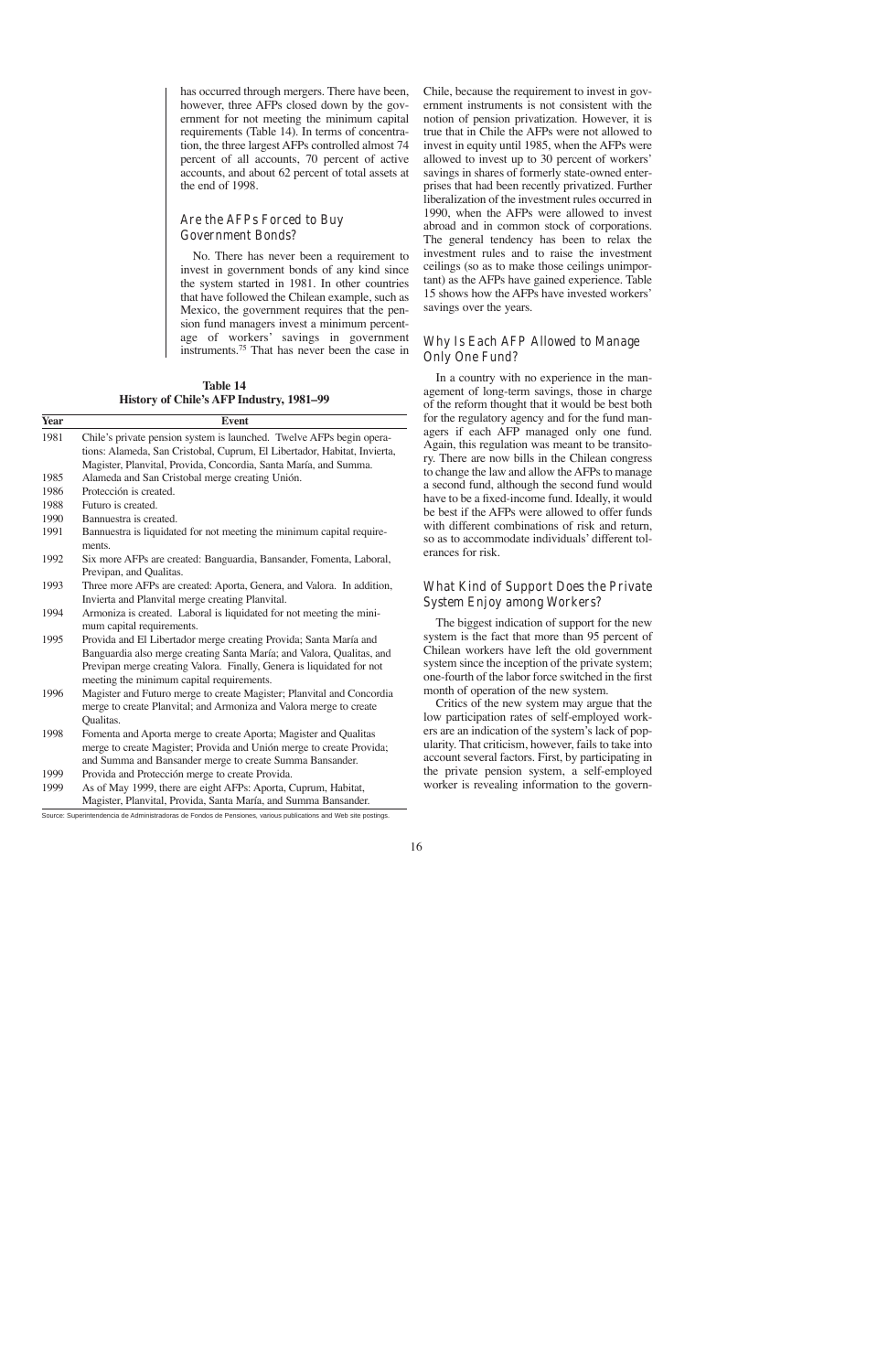ment about his income that he may want to keep private for income-tax reasons. Second, wealthy self-employed workers have other means of providing for their own retirement, including selfinsurance and access to financial instruments that may offer a better combination of risk and return. Finally, some self-employed workers have an incentive to make only enough contributions to qualify for the minimum guarantee provided by the state to those with at least 20 years of contributions, but not to contribute regularly.

It is also worth noting that in the 1990s there have been two center-left democratically elected governments in Chile that have not considered going back to the old system or moving away from the principles on which the private system was founded, not even in 1995 when the private system experienced negative returns for the first time.<sup>76</sup>

# How Do Average Retirement Benefits of the New System Compare with Those of the Old?

Ultimately, the success of the Chilean private pension system will be measured more by the results it provides than by more abstract issues such as equity, fairness, or whether it is more consistent with the principles of a free society than a government-run pay-as-you-go system. For that reason it is important to determine whether pensions under the new system have been higher than under the old system. We must also keep in mind that the goal of the reform was to provide pensions that were equivalent to 70 percent of a worker's final salary. Has the new system been successful on both counts? In 1995 Chilean economists Sergio Baeza and Raúl Bürger conducted the most extensive study to date of the quality of pensions under the new private system.77 Baeza and Bürger looked at over 4,000 new retirees and the amounts of their pensions. On average, those pensions were

| Table 15                                                 |  |  |  |  |  |
|----------------------------------------------------------|--|--|--|--|--|
| <b>Pension Funds Portfolio Diversification, 1981–98</b>  |  |  |  |  |  |
| (as a percentage of total assets, December of each year) |  |  |  |  |  |

|             | <b>Total Portfolio</b> |                        |                               |                                                          |           |                        |                              |                     |                                       |
|-------------|------------------------|------------------------|-------------------------------|----------------------------------------------------------|-----------|------------------------|------------------------------|---------------------|---------------------------------------|
|             |                        | <b>Stocks</b>          |                               | <b>Bonds and</b><br><b>Other Fixed-Income Securities</b> |           |                        |                              |                     |                                       |
| <b>Year</b> | <b>Chilean</b>         | Non-<br><b>Chilean</b> | <b>Total</b><br><b>Stocks</b> | Government                                               | Corporate | Non-<br><b>Chilean</b> | <b>Total</b><br><b>Bonds</b> | Others <sup>a</sup> | <b>Cash and</b><br><b>Equivalents</b> |
| 1981        | 0.00                   | 0.00                   | 0.00                          | 28.10                                                    | 71.90     | 0.00                   | 100.00                       | 0.00                | 0.00                                  |
| 1982        | 0.00                   | 0.00                   | 0.00                          | 26.00                                                    | 74.00     | 0.00                   | 100.00                       | 0.00                | 0.00                                  |
| 1983        | 0.00                   | 0.00                   | 0.00                          | 44.50                                                    | 55.60     | 0.00                   | 100.00                       | 0.00                | 0.00                                  |
| 1984        | 0.00                   | 0.00                   | 0.00                          | 42.10                                                    | 57.50     | 0.00                   | 99.60                        | 0.00                | 0.50                                  |
| 1985        | 0.00                   | 0.00                   | 0.00                          | 42.40                                                    | 57.10     | 0.00                   | 99.50                        | 0.00                | 0.50                                  |
| 1986        | 3.80                   | 0.00                   | 3.80                          | 46.60                                                    | 49.50     | 0.00                   | 96.10                        | 0.00                | 0.10                                  |
| 1987        | 6.20                   | 0.00                   | 6.20                          | 41.40                                                    | 52.00     | 0.00                   | 93.40                        | 0.00                | 0.40                                  |
| 1988        | 8.10                   | 0.00                   | 8.10                          | 35.40                                                    | 56.50     | 0.00                   | 91.90                        | 0.00                | 0.00                                  |
| 1989        | 10.10                  | 0.00                   | 10.10                         | 41.60                                                    | 48.30     | 0.00                   | 89.90                        | 0.00                | 0.00                                  |
| 1990        | 11.30                  | 0.00                   | 11.30                         | 44.10                                                    | 44.60     | 0.00                   | 88.70                        | 0.00                | 0.10                                  |
| 1991        | 23.80                  | 0.00                   | 23.80                         | 38.30                                                    | 37.70     | 0.00                   | 76.00                        | 0.00                | 0.10                                  |
| 1992        | 24.00                  | 0.00                   | 24.00                         | 40.90                                                    | 34.80     | 0.00                   | 75.70                        | 0.20                | 0.10                                  |
| 1993        | 31.80                  | 0.00                   | 31.80                         | 39.30                                                    | 27.90     | 0.60                   | 67.80                        | 0.30                | 0.10                                  |
| 1994        | 32.10                  | 0.00                   | 32.10                         | 39.70                                                    | 26.40     | 0.90                   | 67.00                        | 0.90                | 0.00                                  |
| 1995        | 29.40                  | 0.00                   | 29.40                         | 39.40                                                    | 28.40     | 0.20                   | 68.00                        | 2.60                | 0.10                                  |
| 1996        | 26.00                  | 0.01                   | 26.01                         | 42.10                                                    | 28.32     | 0.53                   | 70.95                        | 3.00                | 0.00                                  |
| 1997        | 23.40                  | 0.03                   | 23.43                         | 39.60                                                    | 32.64     | 1.22                   | 73.46                        | 3.10                | 0.10                                  |
| 1998        | 14.90                  | 0.00                   | 14.90                         | 40.96                                                    | 35.44     | 5.63                   | 82.03                        | 2.88                | 0.19                                  |

Sources: Superintendencia de Administradoras de Fondos de Pensiones, Evolución del Sistema Chileno de Pensiones, no. 3 (1998): 63; and Superintendencia de Administradoras de Fondos de Pensiones, Press release, December 1998, http://www.safp.cl/prensa/dic/pag4.html.

Note: Percentages may not add to 100 due to rounding.

<sup>a</sup> Shares of closed-end mutual funds.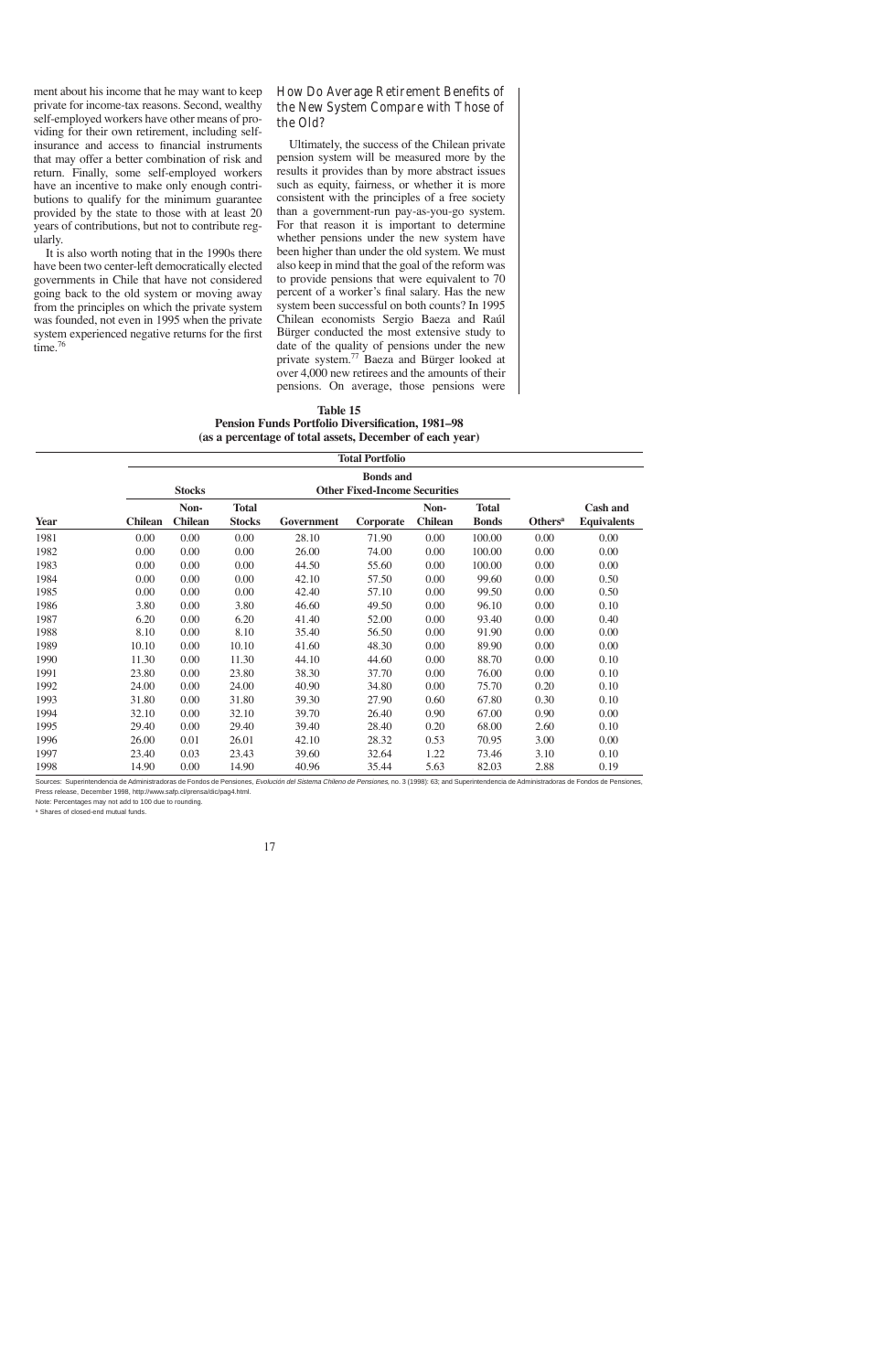**Between 1993 and 1995, old-age pensions were between 51 and 57 percent higher than pensions under the old system.**

equivalent to 78 percent of the retirees' average salary over the last 10 years of their working lives. For those workers choosing early retirement, the average pension was equivalent to 81 percent of their average salary. If the lump-sum benefits are taken into account, the average pension of retirees in the Baeza and Bürger sample increases to 84 percent of salary.

Another good indication that pensions under the new system are adequate is the number of workers who are choosing early retirement. As stated above, to qualify for early retirement, a worker must have enough funds accumulated in his account to obtain a pension that is at least equal to 50 percent of his average salary during the last 10 years of his working life and at least 110 percent of the minimum pension guaranteed by the government. As shown on Table 6, since 1994 more workers have been choosing the early-retirement option than the old-age retirement option.

The Genesis Investment Management study found that, between 1993 and 1995, old-age pensions under the new system were between 51 percent and 57 percent higher than pensions paid under the old system.78 Disability pensions were between 69 percent and 82 percent higher than under the old system. Of course, the Genesis comparison does not include early retirement pensions, which usually provide the highest benefits, because the government-run system does not give workers that choice. And, in all cases, contributions under the private system are much lower than they were under the old one, which shows beyond any doubt that the new system is on the whole much more efficient than the old one.

# **Challenges for the Future**

Chile's private pension system has been very successful since it was implemented 18 years ago. The reform was revolutionary in nature but very prudent in implementation. Some restrictions that the architects of the new system believed made sense at the beginning in a country with little experience with the private management of long-term savings have clearly become outdated and may negatively affect the performance of the system in the future. Chilean authorities should act with the same boldness they exhibited 18 years ago. They should take specific steps:

- Approve the commission-liberalization bill introduced in June 1997, which would allow managers to offer different combinations of price and quality of service, introduce greater price competition, and possibly reduce administrative costs to the benefit of all workers. Beyond that, the restrictions introduced in 1987 should be lifted as well so that AFPs may charge commissions on inactive accounts as well as a percentage of assets under management.
- Let other financial institutions enter the AFP industry. The resulting synergies would lower the prices of the services being provided and, thus, benefit consumers.
- Eliminate the minimum return guarantee, or, at the very least, lengthen the investment period over which it is computed.
- Further liberalize the investment rules, so that workers with different tolerances for risk can choose funds that are suited to their preferences.
- Let AFPs manage more than one fund.<sup>79</sup> One simple way to do that would be to allow the AFPs to offer a short menu of funds that range from very low risk to high risk.<sup>80</sup> That could reduce administrative costs if workers were allowed to invest in more than one fund within the same AFP. This adjustment would also allow workers to make prudent changes to the risk profile of their portfolios as they get older. For instance, they could invest all the mandatory savings in a low-risk fund and the voluntary savings in a riskier fund. Or they could invest in higher-risk funds in their early working years and then transfer their savings to more conservative funds as they approached retirement. Allowing the AFPs to manage more than one fund would contribute to lower administrative costs, if rotation of workers among the AFPs were less frequent (as should be expected).
- As Latin American markets become more integrated, expand consumer sovereignty by allowing workers to choose among the systems in Latin America that have been privatized, which would put an immediate (and very effective) check on excessive regulations. $81$
- Give workers the option of personally administering their pension savings accounts.<sup>82</sup>
- Reduce the moral hazard created by the government safety net by linking the minimum pension to the number of years (months) workers contribute.
- Adjust contribution rates in such a way that workers have to contribute only that percentage of their incomes that will allow them to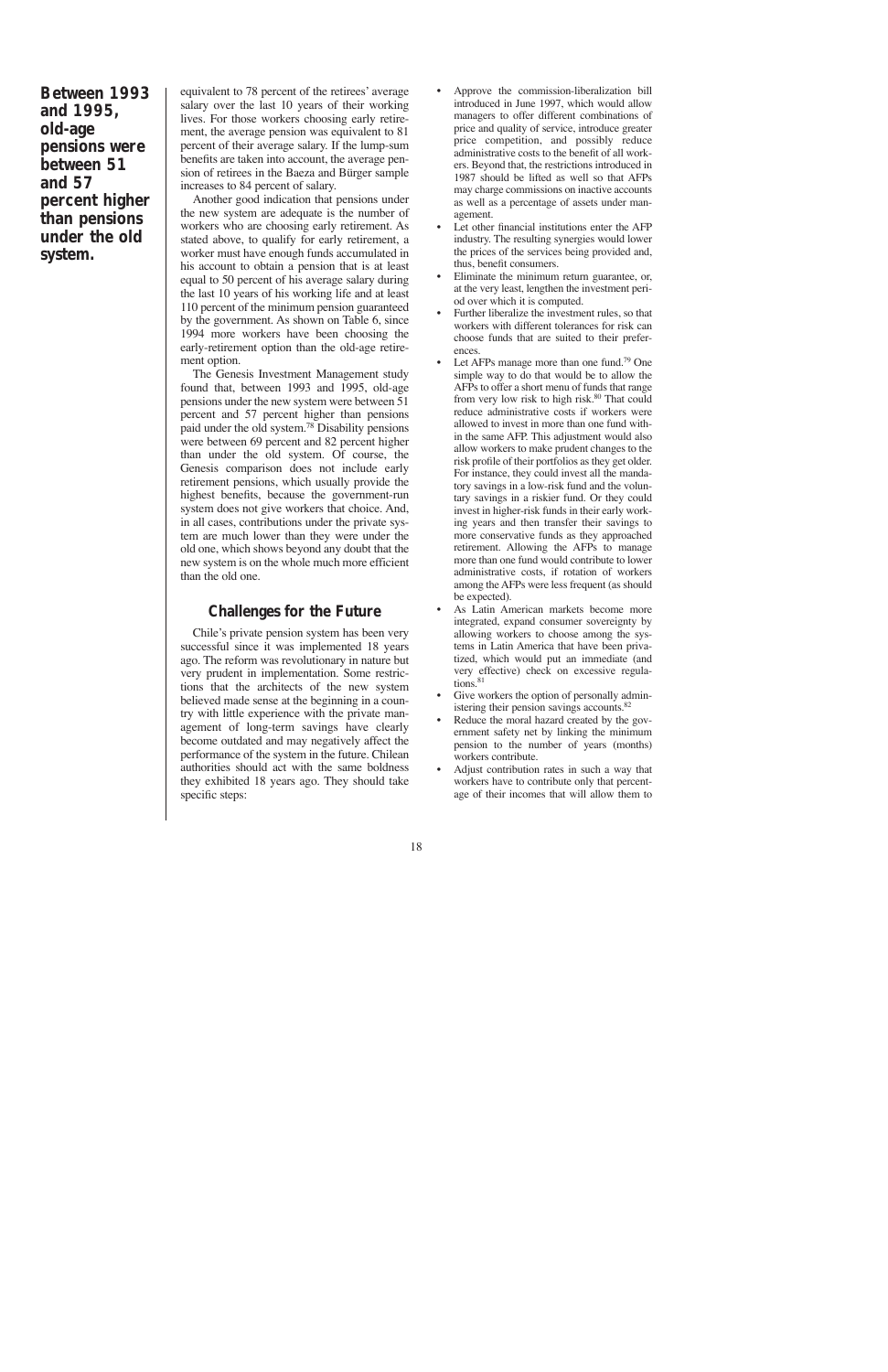purchase an annuity equal to the minimum pension.83 In other words, if a high-income worker can obtain an annuity equal to the minimum pension by contributing only 1 percent of his income, he should be able to do so and decide for himself how to allocate the rest of his resources between present and future consumption.

# **Conclusion**

After 18 years, Chile's private pension system has been, by any measure, an astounding success. Chilean workers are retiring with better and more secure pensions. This reform—along with other free-market reforms, such as privatization of state-owned enterprises, trade liberalization, labor reform, and tax reduction—has contributed to the extraordinary performance of the Chilean economy over the last 14 years, a period during which it has been growing at an average annual rate of almost 7 percent. The savings rate has increased from about 10 percent in the late 1970s to over 25 percent today.84

The Chilean pension reform has also contributed positively to the functioning of the labor market. As Edwards has stated, "By reducing the total rate of payroll taxes, it has reduced the cost of labor and, thus, has encouraged job creation . . . [and] by relying on a capitalization system, it has greatly reduced—if not eliminated—the labor tax component of the retirement system."85 Indeed, the unemployment rate in Chile has decreased from about 15 percent in the mid-1970s to approximately 5 percent, on average, in the 1990s.

More important, however, are the cultural effects the reform has had on Chilean society. Chilean workers, through their pension accounts, have become owners of the means of production in Chile and, consequently, have grown much more attached to the free market and to a free society.86 This has had the effect of reducing class conflicts, which in turn has promoted political stability and helped to depoliticize the Chilean economy. Pensions today do not depend on the government's ability to tax future generations of workers, nor are they a source of election-time demagoguery. To the contrary, pensions depend on a worker's own efforts, with the satisfaction and dignity that that produces. As political analyst Mark Klugmann stated in testimony to the U.S. Senate in 1997, "Touching the pension savings accounts of the

workers is, indeed, the third rail of Chilean politics."87

All the ingredients for success—individual choice, clearly defined property rights in contributions, and private administration of accounts are already present in the Chilean system. If Chilean authorities address the system's shortcomings with boldness, we should expect Chile's private pension system to be even more successful in its adulthood than it has been during its infancy and adolescence. And unlike a pay-as-you-go system, a fully funded individual capitalization system can anticipate *fewer* problems as it matures.

**The Chilean pension reform has contributed positively to the functioning of the labor market.**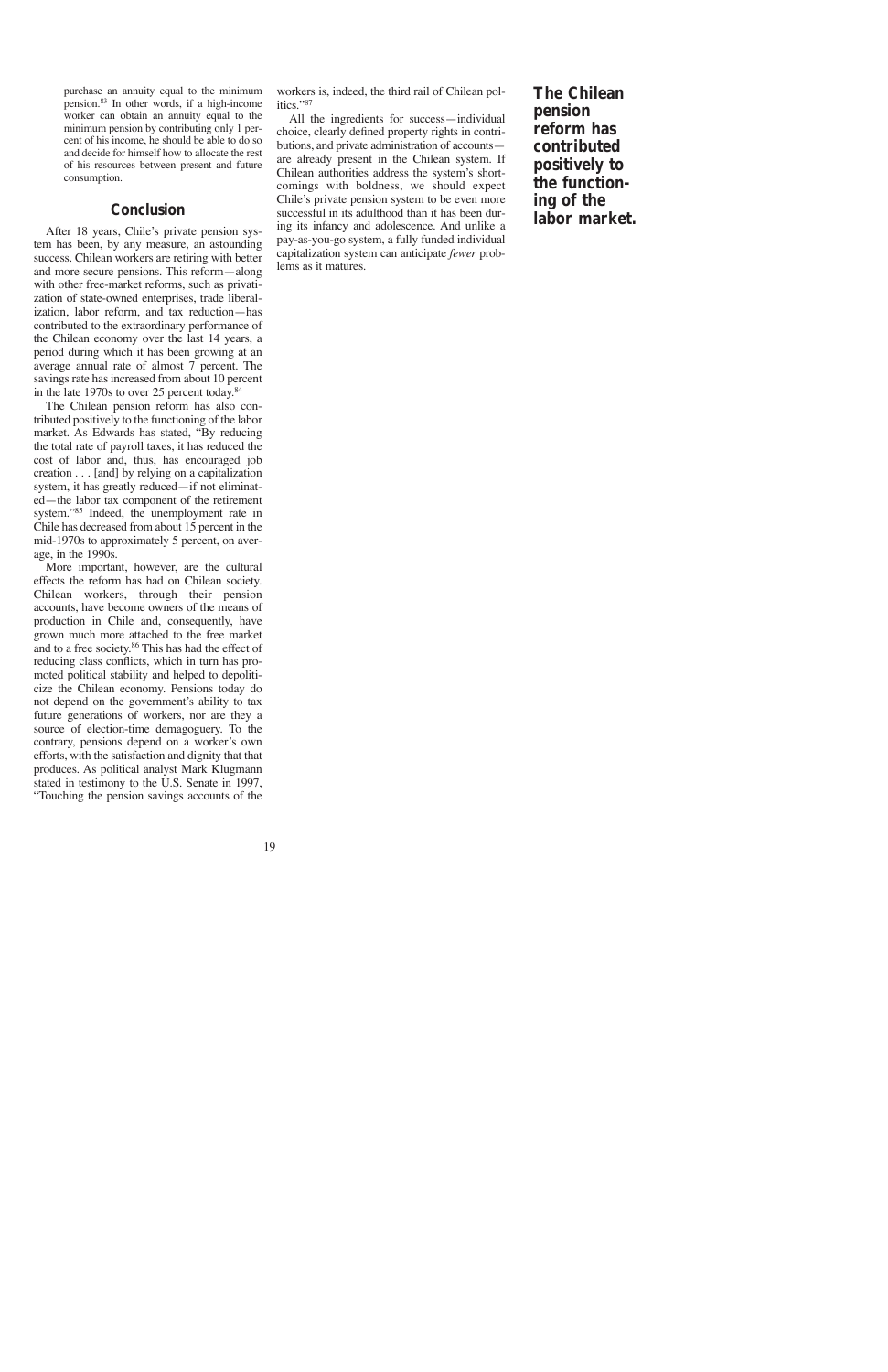### **Notes**

<sup>1</sup> Comprehensive studies of the Chilean reform include Superintendencia de Administradoras de Fondos de Pensiones, *El Sistema Chileno de Pensiones,* 4th ed. (Santiago: SAFP, 1998); Sebastian Edwards, "The Chilean Pension Reform: A Pioneering Program," in *Privatizing Social Security*, ed. M. Feldstein (Chicago: University of Chicago Press, 1998), pp. 33–62; José Piñera, "Empowering Workers: The Privatization of Social Security in Chile," Cato's Letter no. 10, Cato Institute, Washington, 1996; Sergio Baeza and Francisco Margozzini, eds., *Quince Años Después: Una Mirada al Sistema Privado de Pensiones* (Santiago: Centro de Estudios Públicos, 1995); Dimitri Vittas, *Strengths and Weaknesses of the Chilean Pension System* (Washington: World Bank, 1995); Peter Diamond and Salvador Valdés-Prieto, "Social Security Reforms," in *The Chilean Economy: Policy Lessons and Challenges*, ed. B. Bosworth, R. Dornbusch, and R. Labán (Washington: Brookings Institution, 1994), pp. 257–328; and Genesis Investment Management Limited, *AFP: The Chilean Private Pension System 1980–2010* (London: Genesis Investment Management, 1996).

<sup>2</sup> By artificially increasing the price of labor, payroll taxes lead to the substitution of capital for labor.

<sup>3</sup> For general overviews of those reforms and the similarities and differences between the new systems, see, for instance, Monika Queisser, "The Second-Generation Pension Reforms in Latin America," Ageing Working Paper 5.4, Organization for Economic Co-Operation and Development, Paris, 1998; and Salomon Smith Barney, *Private Pension Funds in Latin America: 1997 Update* (New York: Salomon Smith Barney, December 1997). Feldstein contains case studies of the Mexican and Argentinean reforms, in addition to the study by Edwards on the Chilean reform. L. Jacobo Rodríguez, "In Praise and Criticism of Mexico's Pension Reform," Cato Institute Policy Analysis no. 340, April 14, 1999, contains a list of comprehensive studies of the Mexican reform.

<sup>4</sup> As is the case in most Latin American and West European nations, in addition to pensions, the Chilean social security system covered health care services, disability and unemployment insurance, and other so-called social services. Thus, when talking about contribution rates for social security, it is important to distinguish between rates for the whole system and rates for the pension portion of the system. In this paper, "contribution rates" under the old system refer to the pension portion only.

<sup>5</sup> In reality those funds were never capitalized, because capital markets did not exist in Chile at the time.

<sup>6</sup> Quoted in Genesis Investment Management, p. 6.

<sup>7</sup> See Superintendencia de Administradoras de Fondos de Pensiones, *El Sistema Chileno de Pensiones,* p. 27.

<sup>8</sup> The complete text of D.L. 3,500 can be found at http://www.safp.cl. Article 34 of the reform law states that contributions and the returns earned on them are the workers' property and cannot be confiscated under any circumstances.

<sup>9</sup> See José Piñera, *El Cascabel al Gato* (Santiago: Editorial Zig-Zag, 1991), p. 172.

<sup>10</sup> The actual cap is 60 Unidades de Fomento per month. The UF is Chile's indexed unit of account. At the end of December 1998, 1 UF was equivalent to 14,685.39 Chilean pesos.  $$1 = 474$  Chilean pesos. Thus, UF  $1 = $30.98$ , and UF  $60 = $1,858.80$ . Yearly income to which the contribution rate of 10 percent is applicable is then equivalent to \$22,305.60.

<sup>11</sup> This option is especially beneficial to workers who want to retire early (i.e., before the age of 65 for men and 60 for women) or with higher pensions.

<sup>12</sup> Workers are free to withdraw money from those accounts up to four times per year. If the money withdrawn is not transferred to a pension savings account, the worker has to pay taxes on the amount withdrawn. At the end of August 1998, there were 978,022 Voluntary Savings Accounts with an accumulated balance of 74.3 million Chilean pesos.

<sup>13</sup> No data are available on the average number of lowincome workers who have voluntary accounts.

<sup>14</sup> Other changes introduced in 1997 included the requirement to produce an ID card and the most recent statement of account. An indirect effect of those changes has been to increase sales agents'commissions, since transfers are now less frequent and more valuable to the AFPs.

<sup>15</sup> The minimum capital required to create an AFP is 5,000 UF. If an AFP has 5,000 affiliates, the minimum increases to 10,000 UF; if it has 7,500 affiliates, the minimum increases to 15,000 UF; and when an AFP reaches 10,000 affiliates, the minimum capital requirement increases to 20,000 UF.

<sup>16</sup> Although the passbook may have become obsolete in the information age, it has been one of the powerful symbols of the new system. The passbook has been the equivalent of a property title, which has made it easier for workers to understand that the money in those accounts is their property.

<sup>17</sup> There is now a bill before the Chilean congress that would increase the percentage from 110 percent of the minimum pension to 150 percent.

<sup>18</sup> This option is ideal for workers who are about to retire at a time when the value of their accounts is down.

<sup>19</sup> For instance, if the industry's average return for the preceding 12 months is 10 percent and an AFP has a return of 17 percent, then the "excess returns" are 2 percentage points (10 percent plus 50 percent of the average return, which is 5 percent, equals 15 percent, which is the threshold in this case). If, on the other hand, the industry's average return is 2 percent and an AFP has a return of 4.5 percent, then the "excess returns" are .5 percentage points (2 percent plus two percentage points equals 4 percent, which is the threshold in this case, since it is higher than 2 percent plus 50 percent of the average, 1 percent, which would be equal to 3 percent).

<sup>20</sup> Roberto Fuentes, "Evolución y Resultados del Sistema," in Baeza and Margozzini, p. 95.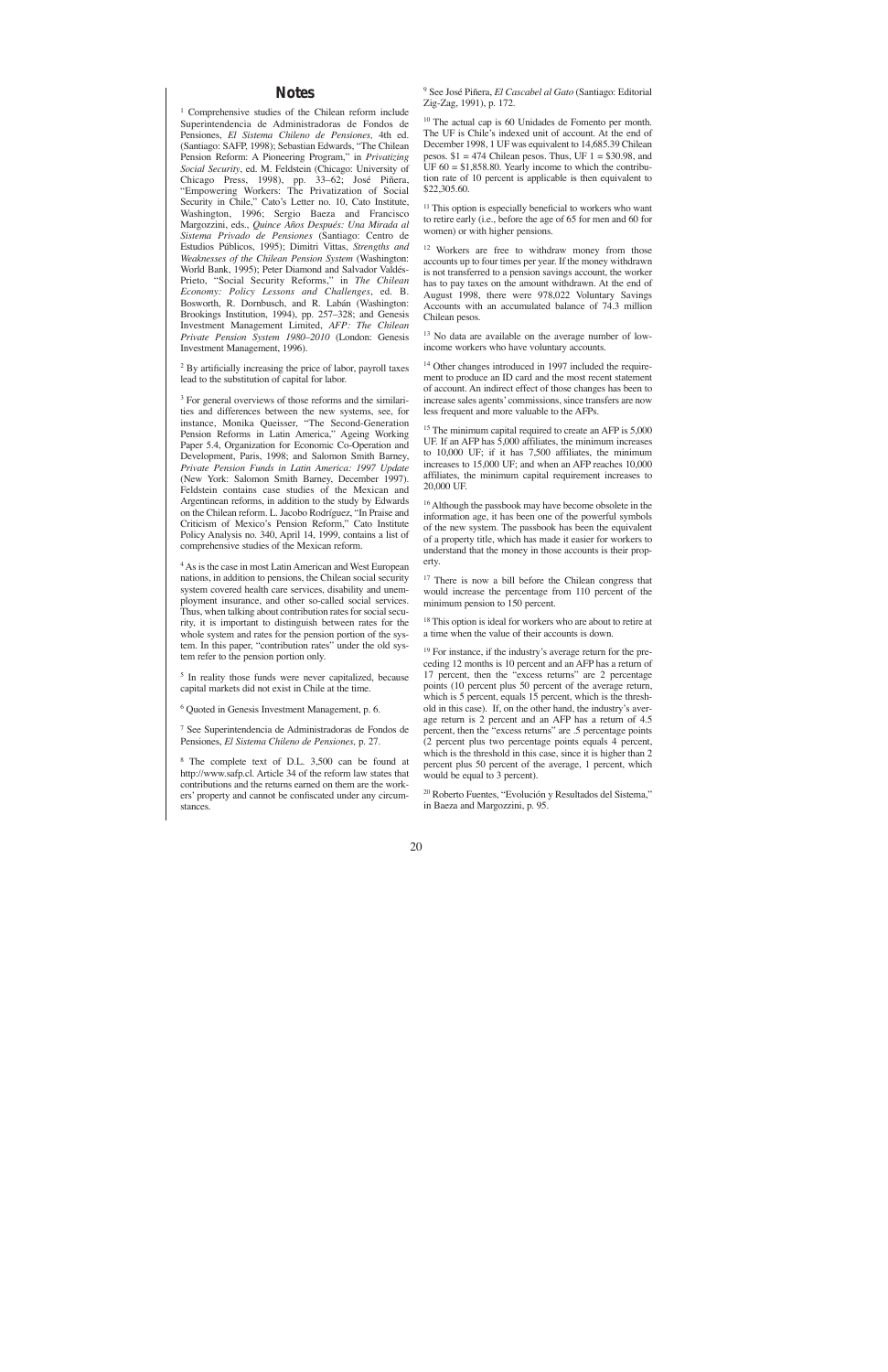<sup>21</sup> Piñera, "Empowering Workers," p. 5.

<sup>22</sup> Information from the Office of the Chief Actuary, Social Security Administration, http://www.ssa.gov/OACT/ COLA/IllusAvg.html.

<sup>23</sup> Per capita GNP was \$4,860 in Chile and \$28,020 in the United States in 1996. World Bank, *World Development Indicators 1998*, CD-ROM (Washington: World Bank, 1998).

<sup>24</sup> Advocates include Nobel laureates Milton Friedman and Gary Becker, Harvard economist Robert Barro, and Federal Reserve Board chairman Alan Greenspan. Opponents include former Social Security commissioner Robert Ball, Brookings Institution economists Henry Aaron and Robert Reischauer, and MIT professor Peter Diamond.

<sup>25</sup> Presumably, workers would also switch often from one company to another if there were greater variance in administrative costs or, more important, returns.

<sup>26</sup> In a letter to Harvard economist Martin Feldstein, José Piñera stated that his only regret with respect to the way the reform was implemented was that some restrictions that were meant to be temporary have no sunset provisions and that, because of the success of the new system, politicians today are afraid to eliminate such restrictions. The letter is dated February 10, 1998. I thank Piñera for giving me access to his letter file.

 $27$  As of the writing of this paper, no legislative action had been taken on this bill.

<sup>28</sup> José Piñera recently proposed the elimination of the return band along with a series of other measures intended to increase the control each worker has over his account and reduce government regulation of commissions and investments as a way to celebrate the 18th anniversary of the system. See José Piñera, "Private Pensions in Chile: New Frontiers," http://www.pensionreform.org/articles/ new\_frontiers.html.

 $29$  Those strategies appear to be affected by the minimum return guarantee.

 $30\ 2.7/(10 + 2.7) = 0.2126$ , or 21.26 percent.

<sup>31</sup> Commissions are also overstated in the case of workers who receive gifts or outright lump sums from sales agents as an enticement to transfer from one AFP to another.

<sup>32</sup> Raúl Bustos Castillo, "Reforma a los Sistemas de Pensiones: Peligros de los Programas Opcionales en América Latina," in Baeza and Margozzini, pp. 230–31.

<sup>33</sup> Congressional Budget Office, "Social Security Privatization: Experiences Abroad," January 1999, sec. 2, p. 7.

<sup>34</sup> Ibid., sec. 3, p. 11.

<sup>35</sup> Salvador Valdés, "Las Comisiones de las AFPs ¿Caras o Baratas?" *Estudios Públicos* 73 (Summer 1999): 255–91.

<sup>36</sup> Allowing banks and other financial institutions to enter the AFP industry might present potential conflicts of interest. In principle, so long as those institutions compete under the same rules as other market participants, they should be allowed to administer the pension savings accounts of Chilean workers. It is likely that in a market environment banks would have to develop effective separations between their bank functions and their administrative functions to attract and protect workers' investments. Furthermore, the banks might invest in instruments of a higher quality to allay any fears about the safety of the investments.

<sup>37</sup> See, for instance, CB Capitales, "Reforma al Sistema Previsional," *Informe Económico,* no. 8 (December 1997), http://www.cb.cl/trust/informes/economico/inf8/indice. htm. See also Piñera, "Private Pensions in Chile."

<sup>38</sup> The issue of the commission structure has generated a vast literature in Chile. See, for instance, Salvador Valdés, "Comisiones de AFPs: Más Libertad y Menos Regulaciones," *Economía y Sociedad,* January–March 1997, pp. 24–26; Salvador Valdés, "Libertad de Precios para las AFP: Aún Insuficiente," *Estudios Públicos* 68 (Spring 1997): 127–47; José de Gregorio, "Propuesta de Flexibilización de las Comisiones de las AFP: Un Avance para Corregir las Ineficiencias," *Estudios Públicos* 68 (Spring 1997): 97–110; and Alvaro Donoso, "Los Riesgos para la Economía Chilena del Proyecto que Modifica la Estructura de las Comisiones de las AFP," *Estudios Públicos* 68 (Spring 1997): 111–26.

<sup>39</sup> The unfairness does not come from the fact that some workers are paying more than others for the same type of service. In a free-market economy sellers should be able to price discriminate if they wish to in order to capture the consumer's surplus. The problem here is that the government is mandating price discrimination.

<sup>40</sup> See Valdés, "Comisiones de AFPs," p. 25.

<sup>41</sup> Critics of privatization often point to the giving of toasters and other consumer goods as incentives to switch from one AFP to another as proof of the excesses of the Chilean system. Retail banks in the United States engage in similar practices on college campuses without any negative effects on the banking system or consumers. Of course, those practices have decreased as the banking industry has been deregulated and banks in the United States have found other ways of competing with each other, such as offering better interest rates or lower fees.

 $42$  Entry fees (or a part thereof) are usually given back by sales agents as a rebate to their customers as an enticement to switch from one AFP to another. Exit fees are not allowed by law in an effort to promote competition.

<sup>43</sup> The bill also includes other measures that relate to the way commissions are charged. By "time commitment," I mean an agreement between a worker and an AFP whereby the worker would agree to stay with the AFP for a number of months (not to exceed 36 months) and the AFP would agree to maintain the same commission structure for the duration of the agreement. Again, as of the writing of this paper, no legislative action had been taken.

<sup>44</sup> There has been a corresponding decrease in the number of sales agents. There were almost 18,000 sales agents at the end of 1997 and 6,380 at the end of 1998.

<sup>45</sup> Before the U.S. airline industry was deregulated, airlines competed on service, rather than on price. That service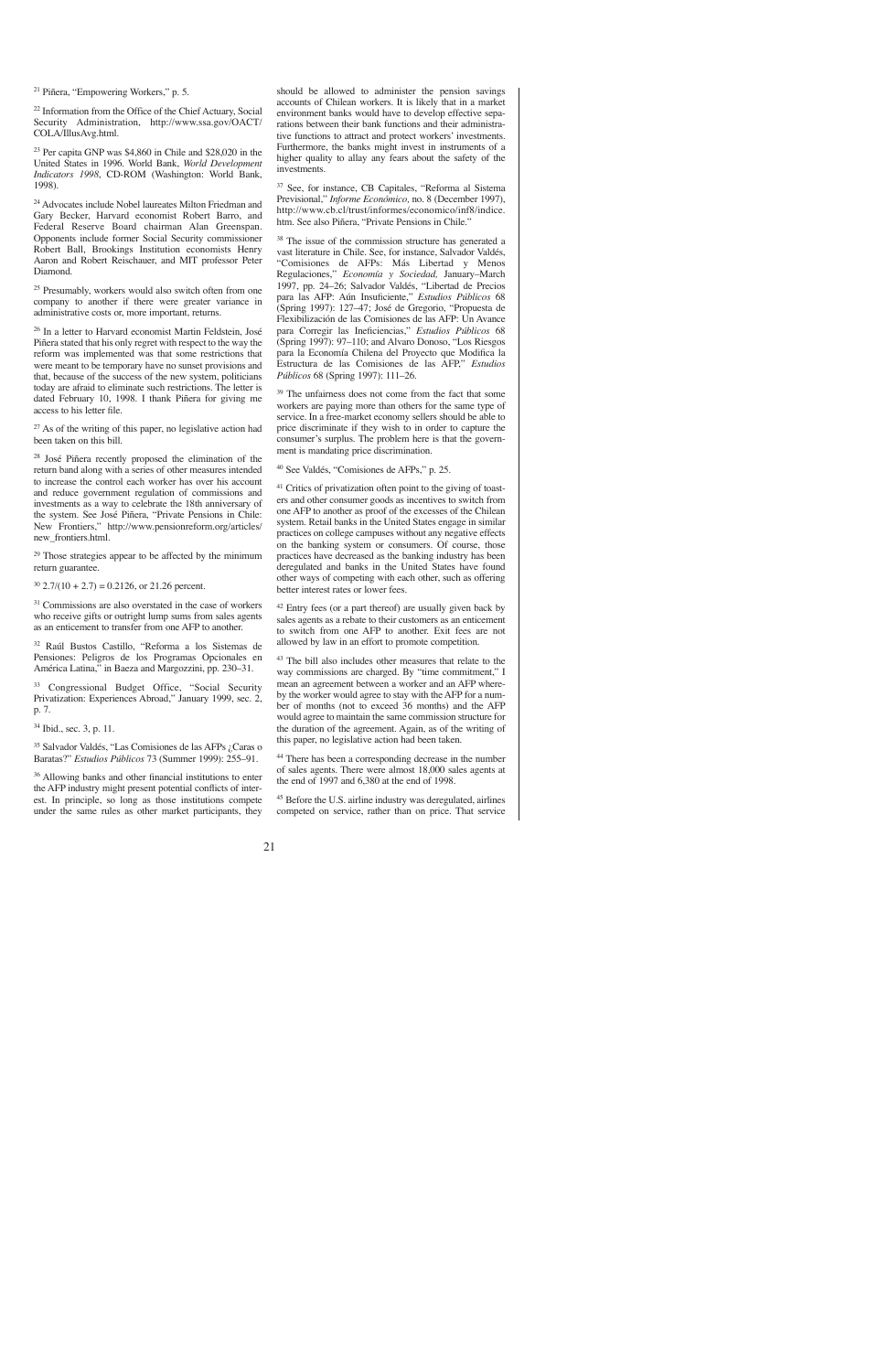might be thought of as the equivalent of "wasteful administrative costs" in the absence of price competition.

<sup>46</sup> See Milton Friedman, "Social Security Chimeras," *New York Times,* January 9, 1999. See also Milton and Rose Friedman, *Free to Choose* (New York: Harcourt Brace Jovanovich, 1990), p. 124.

 $47$  The value of the recognition bonds was computed by multiplying 80 percent of the worker's average salary (indexed for inflation) in the 12 months before mid-1979 by the number of years the worker had contributed to the system (up to a maximum of 35 years) and multiplying that result by an annuity factor of 10.35 for men and 11.36 for women.

<sup>48</sup> This cost is projected to reach a peak of 1.06 percent of GDP in 2005.

<sup>49</sup> As of January 1999, the government had supplemented 19,715 pensions, including 6,050 old-age pensions, in its role as financial guarantor of last resort in the new private system. Superintendency of Pension Funds Administrators, http://www.safp.cl.

<sup>50</sup> Since the system is only 18 years old, the only workers who are eligible for the government safety net are those who contributed to the old system as well. Today, they are the only workers who could have made contributions for more than 20 years.

<sup>51</sup> That tax was still lower than the payroll tax of the old system. In fact, the total contribution to the new system plus the tax was also lower than payroll taxes under the old system.

<sup>52</sup> The financing of a transition from a pay-as-you-go system to a fully funded individual capitalization one is a complex issue, and the fiscal resources of each country have to be taken into account.

<sup>53</sup> Hernán Cheyre, *La Previsión Ayer y Hoy*, 2d ed. (Santiago: Centro de Estudios Públicos, 1991).

<sup>54</sup> See "El 44,17% de los Afiliados al Sistema de Pensiones No Cotiza Regularmente," *El Diario* (Santiago), June 4, 1998.

<sup>55</sup> At the end of 1998 the number of females with a pension savings account was close to 2.5 million and the number of females in the workforce was only about 2 million, which means that about 500,000 females have left the workforce in recent years. Those women, however, have pension savings accounts and their accumulated savings are earning returns.

<sup>56</sup> At the end of 1998, there were 156,782 self-employed workers with pension savings accounts, and 59,458 of them contributed to their accounts in December 1998.

<sup>57</sup> Critics of the Chilean reform often refer to the fact that the armed forces, which ruled Chile at the time the reform was implemented, are not required to participate in the private system. In Chile the armed forces and police forces are covered by a separate government-run retirement program, as they are in most countries. That system is performing poorly in comparison with the private pension system.

<sup>58</sup> I assumed that unemployed workers were evenly distributed between the dependent and self-employed sectors. So, if the total unemployment rate was 7.5 percent, then 74.6 percent of those unemployed workers (or 5.6 percent of the total labor force) were dependent workers.

<sup>59</sup> The AFPs identified 2,560,158 of those contributors, and their contributions were promptly credited to their respective pension savings accounts. In addition, 236,024 contributions were made in that month on behalf of workers whom the AFPs were unable to identify. The AFPs invested those contributions in the pension funds they manage but did not credit them to the accounts of individual workers. Once those workers are identified, the AFPs will credit their accounts. There were also 42,317 "passive" contributions. See Superintendencia de Administradoras de Fondos de Pensiones, *Boletín Estadístico,* no. 148 (1999): 71.

<sup>60</sup> Klaus Schmidt-Hebbel, "Latin America's Pension Revolution: A Review of Approaches and Experience," Paper presented at the World Bank's ABCDE Conference, April 28–30, 1999, Washington, pp. 10–11.

<sup>61</sup> The calculation was as follows: 2,897,957/5,361,410 = 54.05 percent. To that figure, we must add the number of self-employed workers who were contributing to the system (59,458, or 1.1 percent of the total employed labor force) and the percentage covered by state-run systems, 6 percent. When those figures are added up, we obtain a total coverage of 61.15 percent of the total employed labor force.

<sup>62</sup> See Edwards, p. 47.

<sup>63</sup> Per capita GNP was \$4,860 in Chile and \$28,020 in the United States in 1996. World Bank.

<sup>64</sup> Benefits under Social Security for a low earner are, on average, \$565 per month, or \$6,780 per year. The minimum wage is \$5.15, or \$8,910 per year (using a 34.6-hour workweek, the average weekly hours for a U.S. worker according to the Bureau of Labor Statistics, and 50 weeks of work per year), and  $$6,780/\$8,910 = 76.09$  percent. See Bureau of Labor Statistics, http://www.bls.gov.eag. table.html.

<sup>65</sup> In December 1998 average earnings in the United States were \$12.98 per hour. Assuming that the average worker works 1,730 hours per year, that comes to \$22,455 per year, and \$6,780/\$22,455 = 30.19 percent. See Bureau of Labor Statistics, http://www.bls.gov.eag.table.html.

<sup>66</sup> See Superintendencia de Administradoras de Fondos de Pensiones, Press release, hhtp://www.safp.cl/prensa/ 1999/may/page2.html.

<sup>67</sup> A wealth relative can be defined as a value equal to one plus the periodic rate of return of an investment. That value is used to link returns in computing the geometric average.

<sup>68</sup> The internal rate of return can be defined as a compound interest rate at which the net present value of cash inflows from a project is equal to the net present value of cash outlays.